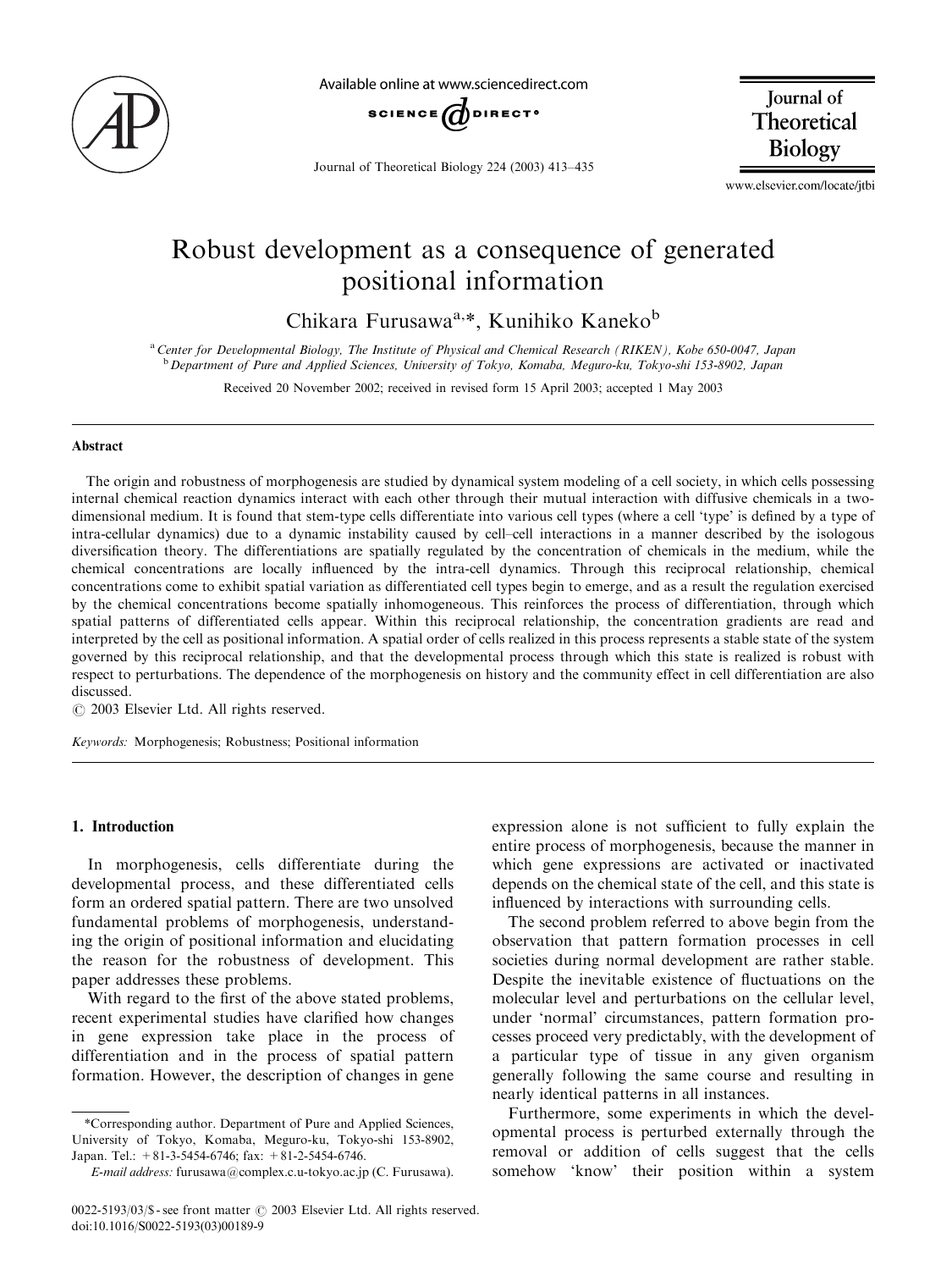consisting of an ensemble of cells, and with this knowledge they are able to recover the effect of the perturbation. Considering these observations, Wolpert proposed the concept of positional information [\(Wol](#page-22-0)[pert, 1969](#page-22-0)): Each cell knows its position by the concentrations of certain diffusing chemicals surrounding the cell, and the gradient of these chemical concentrations is assumed to carry positional information, separated from genetic information of each cell. In fact, the idea that the spatial variation of diffusional chemical concentrations plays a role in morphogenesis was originated by [Turing \(1952\),](#page-22-0) as discussed later.

Although much has been learned in these pioneering works, the two basic problems mentioned above remain unsolved.

In a cell society, if positional information, embedded in gradients of some chemical concentrations, is externally given, cells can differentiate in appropriate ways to generate a certain order of cell society, as discussed by Wolpert. However, the manner in which such positional information is generated spontaneously is not discussed, within the positional information theory. It is often argued that once the positional information determining the first pattern formation is supplied from outside the system, each subsequently emerging pattern generates increasingly detailed positional information used in the following pattern formations, and the progressive chain of such interconnected formation processes completes the morphogenesis. In fact, there are asymmetric distributions of some components in fertilized eggs, such as bicoid and nanos mRNAs in the Drosophila egg, and it has been asserted that the pattern formation process in the first stage of development is controlled by this initial asymmetry of chemical components [\(Alberts et al., 2002\)](#page-21-0). However, it cannot be the case that all positional information governing pattern formation is embedded in the initial asymmetry of egg. Indeed, morphogenesis has been found to be robust with respect to changes in such initial asymmetry of components. For example, when the initial concentration gradient of bicoid in the Drosophila egg is altered experimentally, although the subsequent pattern formation in the first stage of development is modified according to this alteration, the final pattern displayed by the fully developed body is unaffected by this perturbation, up to a certain degree (Driever and Nüsselein-Volhard, 1988). This seems to imply that the important positional information is not entirely embedded in the initial conditions of the developmental process, but rather it is to some extent also generated during the developmental process.

In addition to the problem involving positional information, that of elucidating the properties of the system responsible for the robustness of pattern formation with respect to microscopic perturbations also remains unsolved. In the standard picture of developmental biology, cell differentiation is controlled by the ''if–then''-type mechanism, given by a threshold condition for concentration of signal molecules to determine whether a differentiation occurs or not. A cell 'reads' signal concentrations and changes its internal state according to the information. However, as discussed in [Kaneko and Yomo \(1999\)](#page-21-0) and also by [Lacalli and](#page-22-0) [Harrison \(1991\),](#page-22-0) fluctuations in chemical concentrations introduce a serious problem into the standard picture with "if-then" type mechanism. To see this, first recall that these signal molecules are often present in very low concentrations. Here, the chemical concentration of relevance is the number of molecules per unit volume in the tiny region around the cell. Hence the number of signal molecules associated with cell differentiation is often quite small, while in diffusion processes, each molecule moves randomly. Thus there can be large fluctuations in the concentration of molecules affecting a single cell in general. In fact, Houchmandzadeh, Wieschaus, and Leibler have recently demonstrated such large fluctuations of bicoid concentration in the Drosophila eggs with the same developmental stage [\(Houchmandzadeh et al., 2002](#page-21-0)). Such large fluctuations no longer appear at later steps in the developmental process, and robust pattern formation results. It should be stressed here is that, the ''if–then'' type mechanism has no potential to 'correct' errors arising from such fluctuations to maintain developmental process robustly, as seen in real organisms. One might expect that the errors in determining cell differentiations could be eliminated by proofreading mechanisms existing in a cell, to support the threshold mechanism. However, such proofreading mechanisms consist of a chain of chemical reactions, which also suffer from the fluctuations at a molecular level. Therefore, there will always be fluctuations even if we consider all possible fine tuning of the threshold value.

Taking into account the above considerations, to understand the process of morphogenesis, it is of great importance to construct a model in which both the generation of positional information and the robustness of the developmental process with respect to both macroscopic and microscopic perturbations are incorporated. This paper presents an attempt to realize this.

Note that, in Wolpert's theory, positional information is functionally separated from its interpretation by cells with intra-cellular reaction dynamics. However, to discuss morphogenesis, including the generation of positional information, this separation is not always valid. Here, the inter-dependence between positional information by molecular gradients and intra-cellular dynamics of cells should be considered.

Fifty years ago, Turing proposed a pioneering theory for spontaneous pattern formation, based on chemical reaction and diffusion, without assuming any external mechanism for the imposition of spatial inhomogeneity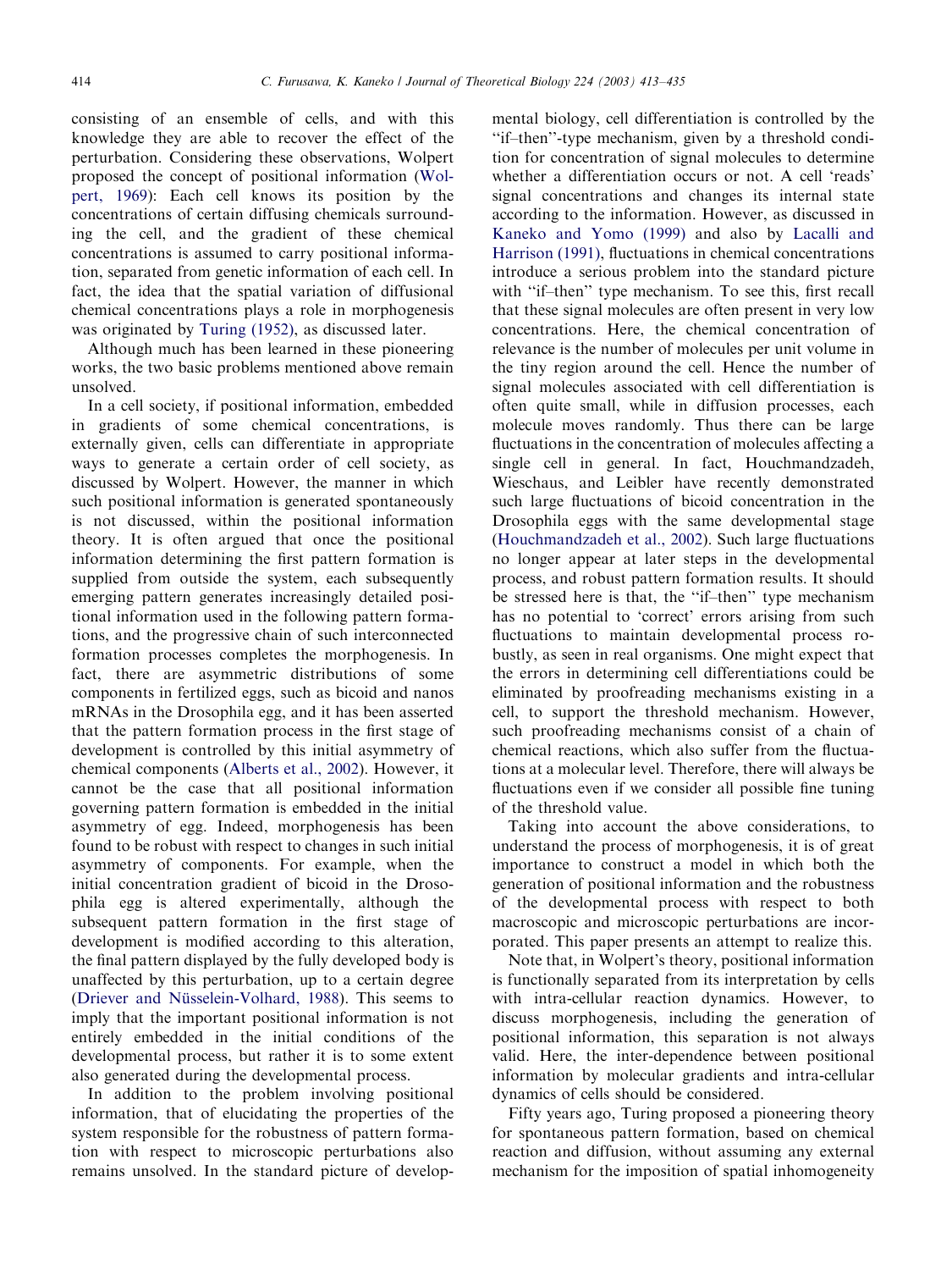[\(Turing, 1952](#page-22-0)). This theory partially answers the question concerning the origin of positional information and the inter-dependence between positional information and cellular dynamics, in terms of dynamic instability and diffusive interaction. In the present paper, we adopt a dynamical systems modeling method possessing a certain instability, and in this sense, our theory is along the line of Turing's theory. However, our theory aims to go beyond the standard Turing's theory at some points, considering some insufficiency of the standard theory to solve the questions raised above, as discussed below.

First, in Turing's model, although a spatial pattern of varying chemical concentrations (a periodic striped pattern) is formed, it is not so clear how this variation in concentrations leads to the differentiation into ''discrete'' cell types, since the variation of chemical concentrations is nearly continuous. Note that a Turingtype dynamics can trigger transitions between discrete cellular states when it couples with other cellular dynamics giving rise to multiple stable states [\(Miura](#page-22-0) [and Shiota, 2000](#page-22-0)). However, to regulate the transition between these cellular state elaborately, the Turing-type dynamics generating cellular heterogeneity and cellular dynamics sustaining discrete nature of cellular states must be tightly coupled. Thus, a study of a coupled cell system with rich intra-cellular dynamics having dynamic instability and multistability is required, to discuss irreversibility in cell differentiation straightforwardly.

The second problem is that in the standard Turing model, the developmental process involving the increase of cell number is not considered. In his original model, the system size, i.e. the number of cells, is fixed in time. It should be noted, however, that in development and regeneration processes in multicellular organisms, the regulated growth and differentiation of stem-type cells play an essential role in generating and maintaining spatial and temporal order in the cell society. For example, in the regeneration process of injured tissue, the original spatial pattern is recovered not through simple spread of the remaining tissue, but through elaborately regulated growth and differentiation of undifferentiated cells in the affected region, which appear due to the activation of quiescent stem cells or the de-differentiation of differentiated cells. In these processes, a changing population of each cell type due to growth and differentiations is essential. Although there are some theoretical studies incorporating domain growth into Turing's model ([Crampin et al., 1999](#page-21-0)), the discrete nature of differentiation process is not considered in these studies. A model that fully takes account of cell division process coupled with the intra-cellular reaction dynamics should be studied.

In spite of extensive studies in Turing patterns [\(Meinhardt and Gierer, 2000](#page-22-0)), the above two problems were not completely resolved. We have proposed the so-called isologous diversification theory to resolve the problems of the Turing model and to explain the spontaneous differentiation of cells into discrete types in a developmental process in which the number of cells increases [\(Kaneko and Yomo, 1994, 1997;](#page-21-0) [Furusawa](#page-21-0) [and Kaneko, 1998, 2001\)](#page-21-0). In the theory, each cell state is represented by concentrations of several chemicals that change in time through intra-cellular catalytic reaction processes and cell–cell interactions communicated by the diffusion of penetrating chemicals. Through the reaction processes within a cell, total amount of chemicals in the cell increases, and the cell divides when this amount reaches a certain threshold. As the cell number increases, the state of the cell society consisting of an ensemble of homogeneous cells is destabilized, and due to this dynamic instability, cells become differentiated. The irreversible loss of multipotency through development from stem-type cells also results in the course of development ([Furusawa and Kaneko, 2001](#page-21-0)).

In the theory, the first problem in the standard Turing's theory is resolved by explicitly introducing rich internal dynamics in a cell, with sufficient degrees of freedom. These internal dynamics can have several distinct attracting states, sometimes stabilized by their own, and interpreted as different cell types.

The second problem is resolved by the division process of cells leading to development. On the one hand, this division process leads to successive choice of initial conditions of cellular state of the next generation. With this, differentiation and determination of cell types is discussed. On the other hand, history dependence of developmental process is studied with this introduction of the change of cell numbers, and the transfer of cellular states by cell divisions.

In this theory to this time, we have disregarded spatial dimensions for simplicity. By including a spatially local process in our model, it is possible to study how the dynamic differentiation process and spatial pattern formation develop through mutual dependence, and lead to the formation of stable patterns and stable cell types.<sup>1</sup> In the present paper, we answer the basic questions raised above, by extending the isologous diversification theory to include the effect of spatial extension.

Considering spatially local interactions, we have found that in our model, differentiations are regulated

<sup>&</sup>lt;sup>1</sup> Another approach to bridge between gene expressions and pattern dynamics is recently proposed by [Hogeweg \(2000\)](#page-21-0). In this study, [Kauffman's \(1969\)](#page-21-0) Boolean network model for gene expression patterns is adopted as intra-cellular dynamics, while cell–cell interactions causes transitions into choice of different attractors in the intracellular dynamics. Following the increase in the cell number, spatial pattern is formed. One major difference between this study and ours is that her model requires externally given heterogeneity among cells in the first stage of development, while our model exhibits spontaneous diversification caused by instability in dynamics.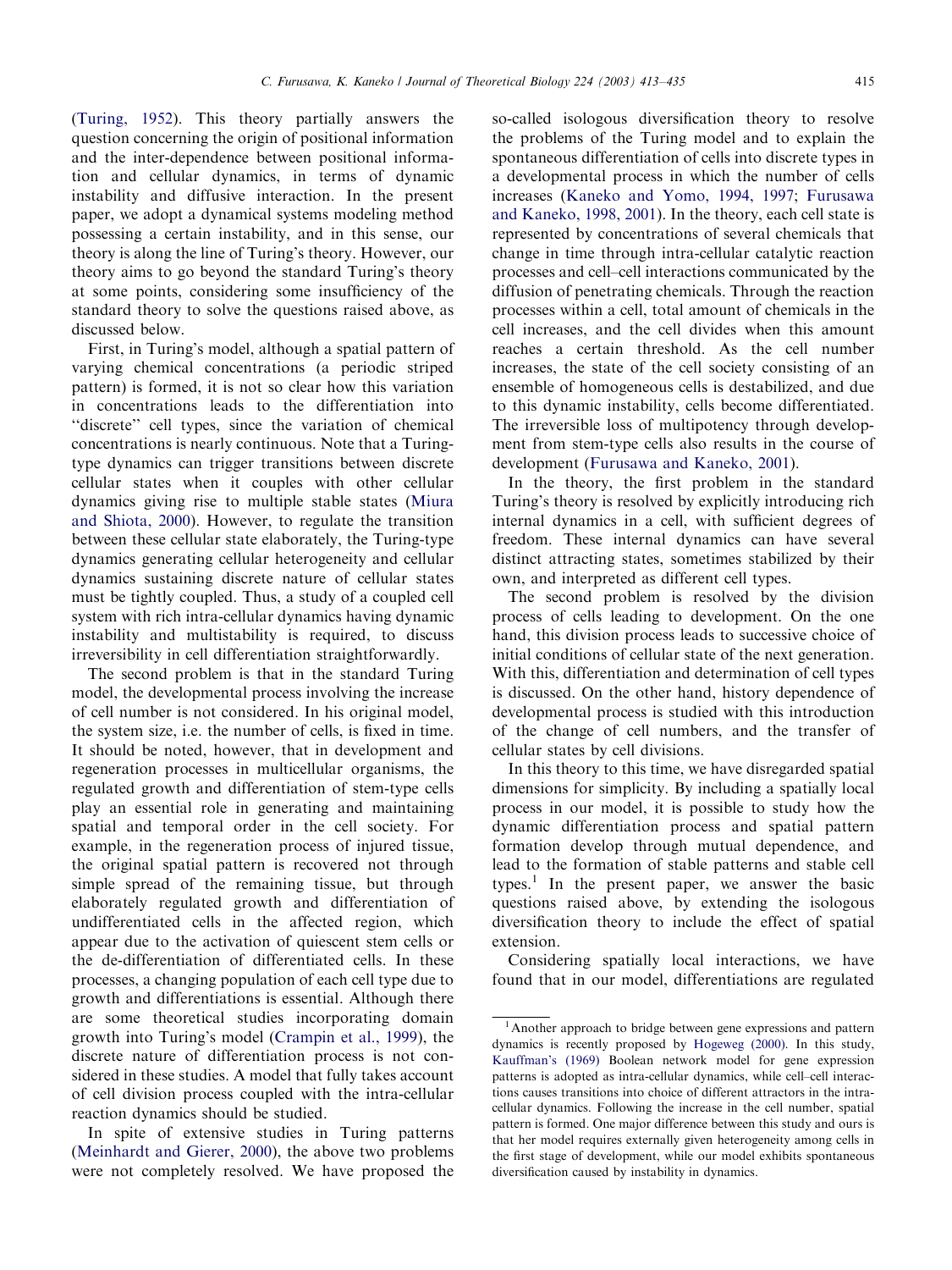by spatial variations of chemical concentrations in the medium, which are sustained by the interactions of cells placed with a given spatial order. In this way, a reciprocal relationship between intra-cellular dynamics and chemical gradients emerges: The formation of gradients of chemical concentrations depends on the intra-cellular states of the cells, and each intra-cellular state is determined under the influence of the concentration gradients that control the growth and differentiation. Only within the process governed by this reciprocal relationship, are the concentration gradients read and interpreted by the cell as positional information. In this process, the resulting spatial pattern of cells can be regarded as a stable state of the system possessing this reciprocal relationship, and we will show that the developmental process leading to this state is generally robust with respect to perturbations. The dependence of the developmental process on history and the community effect in cell differentiation are also discussed.

#### 2. Model

First, we summarize the standpoint from which we designed our model of morphogenesis.

Due to the complexity of cellular dynamics in real organisms, it is almost impossible to construct a model that gives results in precise agreement with the quantitative behavior of real biological processes. Of course, one could go about constructing a complicated model of a cellular system based on experimental data obtained in cell biology studies and in this way imitate the behavior of living cells. However, such mimicry would get us no closer to understanding the essence of cellular systems, because we could obtain behavior that is as similar to that of biological processes as we desire by simply adding increasingly complicated mechanisms to the model. By contrast, in this study we adopt a simple model containing only the features essential to capture the essence of the developmental process, including the generation of a spatial order of cells, and with this we attempt to understand the universal behavior of pattern formation in the class of multicellular systems.

To investigate pattern formation in multicellular systems, we have considered simple models consisting of only the following basic features of multicellular systems:

- Internal dynamics governed by a biochemical reaction network within each cell.
- Interactions between cells (inter-cellular dynamics).
- Cell division and cell death.
- Cell adhesion.

#### 2.1. Internal chemical reaction dynamics

Within each cell, there is a network of biochemical reactions. This network includes not only a complicated metabolic network but also reactions associated with genetic expressions, signaling pathways, and so forth. In the present model, a cellular state is represented by the concentrations of  $k$  chemicals. The dynamics of the internal state of each cell is expressed by a set of variables  $\{c_i^{(1)}(t), ..., c_i^{(k)}(t)\}$  representing the concentrations of the  $k$  chemical species in the  $i$ -th cell at time  $t$ .

As the mechanism governing the internal chemical reaction dynamics, we consider a catalytic network among the k chemicals. Each reaction producing some chemical  $j$  from some chemical  $i$  is assumed to be catalysed by a third chemical  $\ell$ , which is determined randomly. To represent the reaction matrix, we use the notation  $Con(i, j, \ell)$ , which takes the value 1 when the reaction from chemical *i* to chemical *j* is catalysed by  $\ell$ , and 0 otherwise. Each chemical acts as a substrate to create several enzymes for other reactions, and from each chemical there are several paths to other chemicals. Thus these reactions form a complicated network. The matrix  $Con(i, j, \ell)$  is generated randomly before a simulation and is fixed throughout that simulation.

We denote the rate of increase of  $c_i^{(m)}(t)$  (and hence decrease of  $c_i^{(j)}(t)$ ) through a reaction from chemical j to chemical *m* catalysed by  $\ell$  as  $ec_i^{(j)}(t)(c_i^{(\ell)}(t))^{\alpha}$ , where *e* is the coefficient characterizing this chemical reaction and  $\alpha$  is the degree of catalysation. For simplicity, we use identical values of  $e$  and  $\alpha$  for all paths. In this paper, we set  $\alpha = 2$ , which implies a quadratic effect of enzymes. We note, however, that this specific choice of  $\alpha$  is not essential in our model of cell differentiation.

Our model also takes into account the change in volume of a cell, which varies as a result of the transportation of chemicals between the cell and the environment. For simplicity, we assume that the total concentration of chemicals in a cell is constant, i.e.  $\sum_{m} c_i^{(m)} = const.$  It follows that the volume of a cell is proportional to the sum of the quantities of all chemicals in the cell. The volume change is calculated from the transport of chemicals, as discussed below.

#### 2.2. Cell–cell interaction

Each cell communicates with its environment through the transport of chemicals into and out of the surrounding medium. Here we consider only indirect cell–cell interactions intermediated by diffusive chemical substances in a two-dimensional medium. The state of the medium is expressed by a set of variables,  $\{C^{(1)}(x, y, t), ..., C^{(k)}(x, y, t)\},$  whose elements represent the concentrations of the  $k$  chemical species at the position denoted  $(x, y)$  at time t.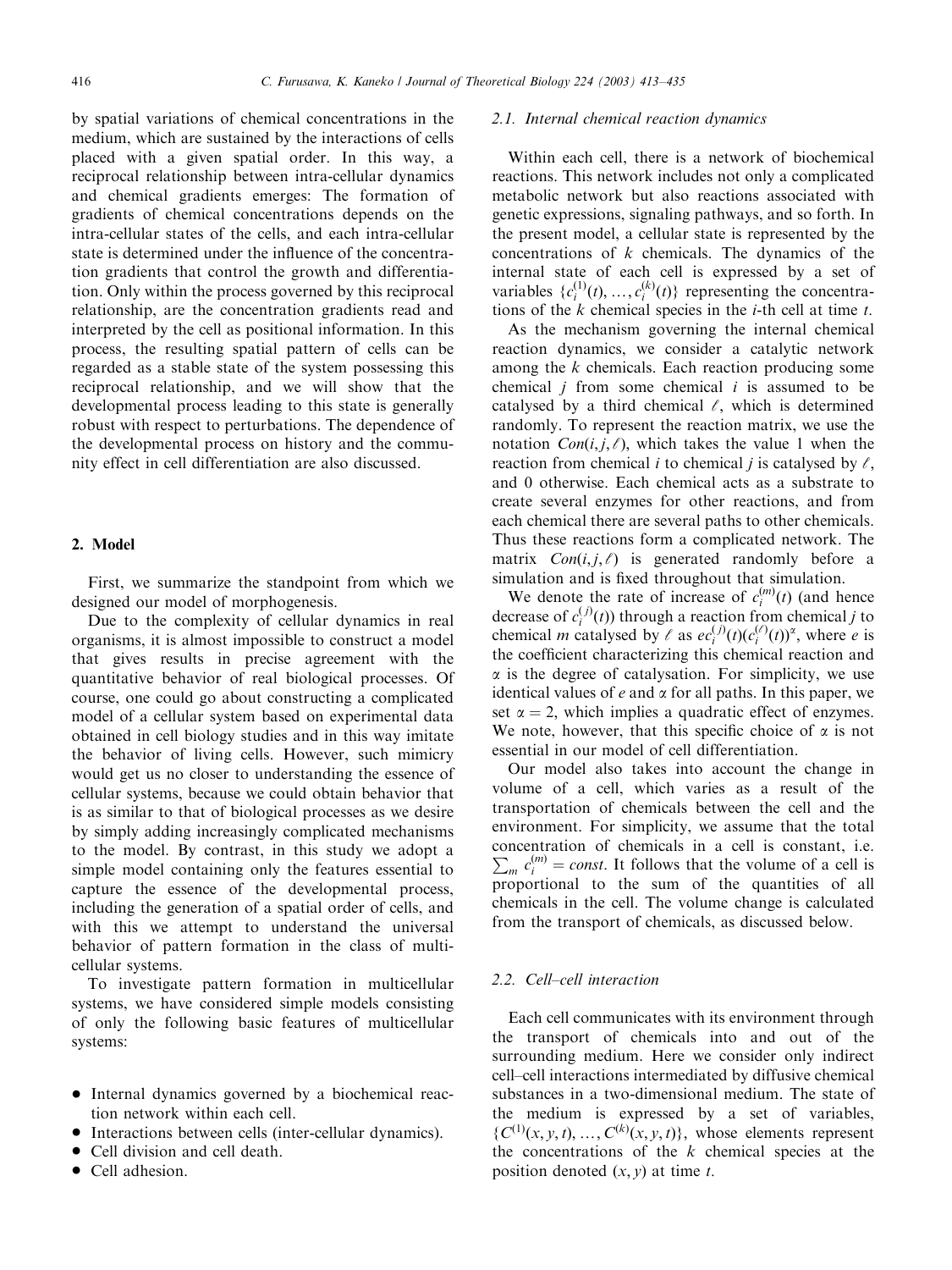We assume that the rates of transportation of chemicals into a cell are proportional to the differences between the chemical concentrations on the inside and the outside of the cell. Thus, the term in the equation for each  $dc_i^{(m)}(t)/dt$  describing the transport of the *m*-th chemical from the medium into the  $i$ -th cell is given by  $D_m(C^{(m)}(t) - c_i^{(m)}(t))$ , where  $D_m$  is a transport coefficient of the cell membrane.

In general, the transport (diffusion) coefficients should be different for different chemicals. Here, we consider the simple situation in which there are two types of chemicals, those which can penetrate the membrane and those which cannot. This distinction is made in the equation of motion by the parameter  $\sigma_m$ , which is 1 if the  $m$ -th chemical is penetrating and 0 if it is not.

Incorporating all of the above mentioned processes, the dynamics of the chemical concentrations in each cell are represented as

$$
dc_i^{(\ell)}(t)/dt
$$
  
=  $\sum_{m,j} Con(m,\ell,j)ec_i^{(m)}(t)(c_i^{(j)}(t))^{\alpha}$   
-  $\sum_{m',j'} Con(\ell,m',j')ec_i^{(\ell)}(t)(c_i^{(j)}(t))^{\alpha}$   
+  $\sigma_{\ell}D_m(C^{(\ell)}(p_i^x,p_i^y,t)-c_i^{(\ell)}(t))$   
-  $c_i^{(\ell)}(t)\sum_{m=1}^k \sigma_mD_m(C^{(m)}(p_i^x,p_i^y,t)-c_i^{(m)}(t)),$  (1)

where the first and second terms with  $\sum Con(\cdots)$ represent paths coming into and out of  $\ell$ , respectively. The third term describes the transport of chemicals out of and into the surrounding medium, where  $p_i^x$  and  $p_i^y$ denote the location of the i-th cell. The last term gives the constraint  $\sum_{\ell} c_i^{(\ell)}(t) = 1$ , which is satisfied due to the change of the cell volume as chemicals flow in and out of the cell.

The diffusion of penetrating chemicals in the medium is governed by a partial differential equation for the concentration of each chemical,  $C^{(\ell)}(x, y, t)$  as

$$
\partial C^{(\ell)}(x, y, t) / \partial t\n= -D_e \nabla^2 C^{(\ell)}(x, y, t)\n+ \sum_i \delta(x - p_i^x, y - p_i^y) \sigma_\ell D_m(C^{(\ell)} - c_i^{(\ell)}(t)).
$$
\n(2)

We assume the boundary conditions

$$
C(0, y, t) = C(x_{max}, y, t)
$$
  
= C(x, 0, t) = C(x, y\_{max}, t) = const.  
\times (0 < x < x\_{max}, 0 < y < y\_{max}), (3)

where  $D_e$  is the diffusion constant of the environment,  $x_{max}$  and  $y_{max}$  denote the extent of the lattice, and  $\delta(x, y)$ is the Dirac delta function. These boundary conditions can be interpreted as representing a chemical reservoir outside the medium that supplies those penetrating chemicals that are consumed by the cells.

#### 2.3. Cell division and cell death

Each cell receives penetrating chemicals from the medium as nutrients, while the reaction in the cell transforms them into non-penetrating chemicals which compose the body of the cell. As a result of these reactions, the volume of the cell increases. In this model, the cell divides into two almost identical cells when the volume of the cell becomes double its original size. During this division process, all chemicals are almost equally divided between the daughter cells, with the differences taking the form of tiny random fluctuations (e.g.  $\sim 10^{-6} c_i^{(\ell)}$ ). Although the imbalance represented by these differences in chemical concentration is essential to the differentiation process in our model and in nature, the actual size of this imbalance does not affect the results we present below. In our model, these tiny differences between cells can be amplified, due to the intrinsic instability of the internal dynamics.

Penetrating chemicals can penetrate the cell membrane in both directions, and therefore these chemicals may flow out of a cell. As a result, the volume of the cell can become smaller. In our model, a cell dies when its cell volume becomes less than a given threshold.

#### 2.4. Cell adhesion

As a minimal model of cell–cell adhesion, we assume that two cells positioned within a given distance have a 'connection', so that they adhere to each other. This adhesion force is represented by a 'spring' between two cells whose potential has a minimum as some distance, so that two adjacent cells are separated by this amount. We assume that the magnitude of the adhesion force is a function of only the distance between the interacting cells, and, in particular, is independent of intra-cellular state.

In addition to the adhesion force, a random force, modeling Brownian motion, is applied to all cells. By this random force, the cells making up an ensemble seek a configuration that is stable with respect to perturbations, including these fluctuations. Then, when a cell divides, the two daughter cells are placed at randomly chosen positions close to the mother cell. Each daughter cell creates new connections with the neighboring cells, and the system adjusts into a new stable configuration.

#### 3. Result

In this section, we present numerical results demonstrating the developmental process and the resulting spatial pattern described by our model. As mentioned,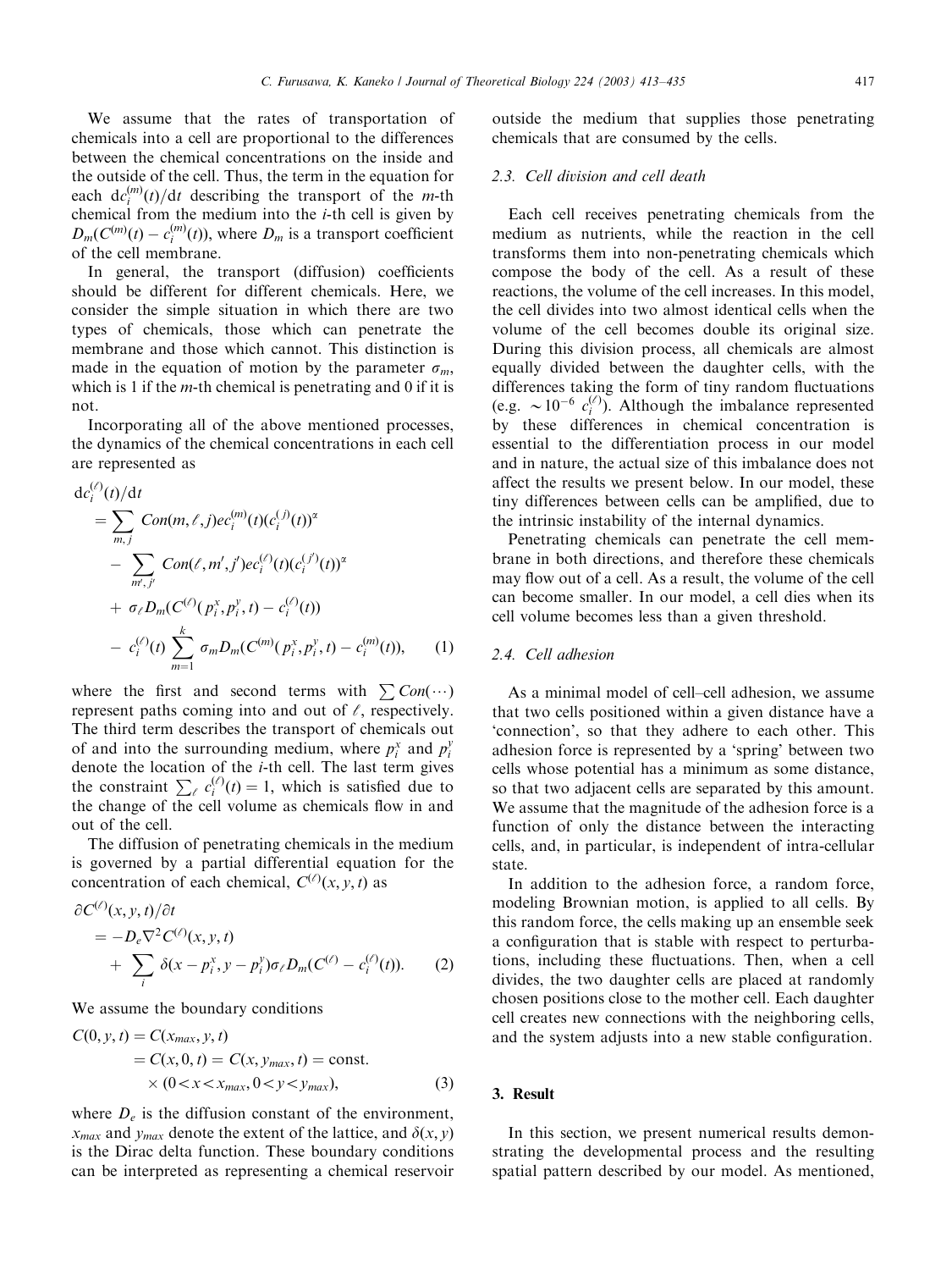in our model, we adopt a simple type of intra-cellular reaction dynamics governed by a reaction matrix that is determined randomly. The behavior of the cellular system depends on the choice of the random reaction matrix. To extract universal features of the system, which are independent of the detailed structure of the network and parameter values, we have performed simulations using thousands of different reaction networks and parameters. From these simulations, we have found that differentiation resulting from cell–cell interactions and a robust developmental process toward an ordered spatial pattern of differentiated cells is observed for some fraction of randomly generated reaction networks (e.g. 6% of random networks). It is important to note that in these results the diversification process from multipotent stem-type cells to determined cell types is basically the same as that found previously [\(Furusawa and Kaneko, 1998, 2001\)](#page-21-0) in the simulation of models in which the spatial variation of chemical concentrations in the environment is not accounted for. For this reason, in this paper, we focus on the emerging spatial pattern of differentiated cells and the process by which it develops, while the diversification process itself is described only briefly. A detailed account of the diversification process is given in the above cited papers.

In the present model, cellular diversification processes are observed in the case with the intra-cellular chemical reaction dynamics exhibiting nonlinear oscillatory behavior, as shown in Figs. 1(a) and  $3(a)$ .<sup>2</sup> For other cases without oscillatory dynamics, in which the concentrations of chemicals are fixed over time, a homogeneous cell society of nearly identical cells appears. Here, to investigate the emergence of the developmental process in multicellular organisms, we choose the case with oscillatory intra-cellular dynamics in the beginning.<sup>3</sup> One reason for studying reaction networks giving rise to such oscillatory dynamics is discussed in [Furusawa and](#page-21-0) [Kaneko \(2000\)](#page-21-0) (see also discussion in Section 8). Indeed, cell society starting from a cell with oscillatory intracellular dynamics has a higher growth speed as an ensemble, and it is natural to assume that such cell society is selected through evolution.

Note that in real biological systems, such oscillatory dynamics are often observed in some chemical systems that include chemicals such as Ca, NADH, cyclic AMP and cyclins ([Tyson et al., 1996;](#page-22-0) [Hess and Boiteux, 1971](#page-21-0); [Alberts et al., 2002\)](#page-21-0). Such oscillations generally appear in a system that includes positive feedback reactions, which are observed ubiquitously in real biological systems. Indeed, the replication process requires amplification of molecule numbers, for which positive feedback process is required. Thus, it is natural to employ reaction networks that exhibit oscillatory dynamics in our model.<sup>4</sup>

In the remainder of this section, we describe the developmental process by considering two specific reaction networks which exhibit different types of spatial patterns, a concentric ring pattern and a striped pattern of differentiated cells.

## 3.1. Differentiation process toward a ring pattern

In this section, we present numerical results demonstrating the development toward a concentric ring pattern of differentiated cells. For the simulations that we carried out, employing a variety of reaction networks, this was the most frequently observed non-trivial spatial pattern. Here we consider numerical experiments employing a particular reaction network with the number of chemicals set to  $k = 32$  and 9 connections for each chemical. The parameters are set as  $e = 1.0$ ,  $D_m = 0.001$ , and  $D_e = 0.001$ . The first, second, and third chemicals are penetrating (i.e.  $\sigma_0 = \sigma_1 = \sigma_2 = 1$ ), and the others are not.

As the initial state, we consider a single cell placed at the center of the medium, whose chemical concentrations  $c_j^{(\ell)}$  are determined randomly with the constraint<br>  $\sum_{j=1}^{\infty} c_j^{(\ell)} = 1$ . In Fig. 1(a), we show a time series of the  $c_i^{(\ell)} = 1$ . In [Fig. 1\(](#page-6-0)a), we show a time series of the concentrations of the chemicals for a single, isolated cell. The attractor of the internal chemical dynamics in this case is chaotic. We call this initial type of cell ''type-0'' in this section. According to our numerical results, it seems that this state represents the only attractor that can in practice be realized in simulations employing randomly chosen initial conditions.

Now, with diffusion, external chemicals flow into the cell. This happens because there will eventually develop a lower concentration of penetrating chemicals within the cell, since penetrating chemicals are transformed into non-penetrating ones through the intra-cellular reaction. This flow leads to the increase of the cell volume. If this volume exceeds a given threshold, the cell divides into two, with almost identical chemical concentrations. As the number of cells increases repeatedly by a factor of two (i.e.  $1\rightarrow 2\rightarrow 4\rightarrow 8\cdots$ ) with

<sup>2</sup> Although instability in dynamics, which amplifies a microscopic difference among intra-cellular states, is necessary for our diversification process, chaotic intra-cellular dynamics itself is not always necessary for it. In some cases, the cellular dynamics exhibits periodic oscillation without chaos at an early stage of development, but by increasing the cell number, the entire dynamical system including all cells and environment becomes unstable, which results in the differentiations in the same manner as shown later. Furthermore, even without oscillatory dynamics at all, differentiation at the present mechanism is found to work, if there appears some instability in the transient dynamics of cellular state [\(Takagi and Kaneko, 2003\)](#page-22-0).

<sup>&</sup>lt;sup>3</sup>Note that even in this case, differentiated cell types that appear later through cell–cell interaction often have fixed chemical concentrations without oscillations.

<sup>&</sup>lt;sup>4</sup>The importance of oscillatory dynamics in cellular systems has been pointed out by [Goodwin \(1963\)](#page-21-0).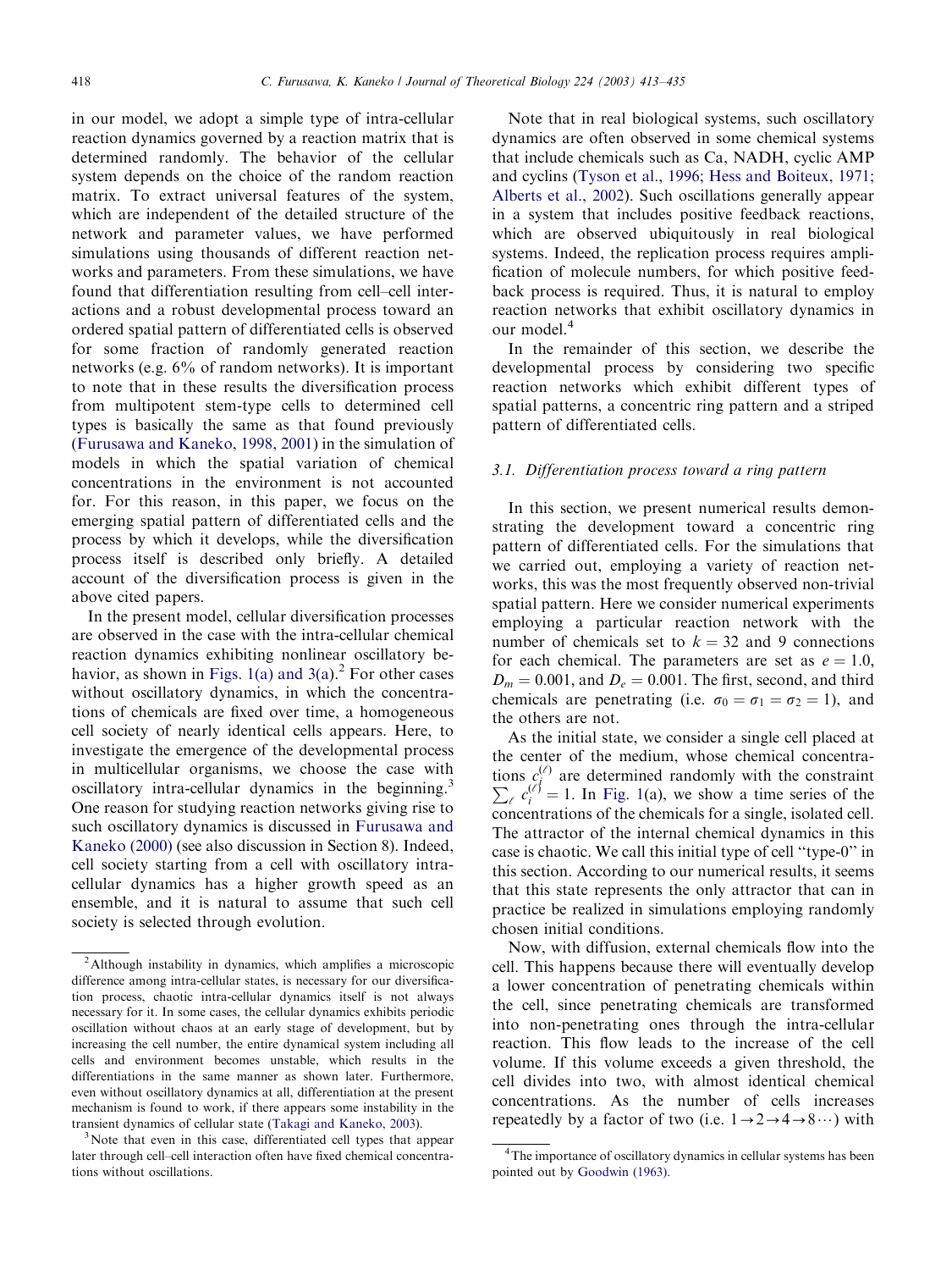<span id="page-6-0"></span>

Fig. 1. (a) Overlaid time series of the cellular chemical concentrations  $c^{(m)}(t)$  for the type-0 cell in the case of a 'ring pattern'. The vertical axis represents the concentration, and the horizontal axis represents time. In this figure, we have plotted the time series of only 5 of the 32 internal chemicals, for clarity. The lines designated by the numbers  $m = 0, 1, 6, 15$  and 18 represent the time series of the concentrations of the corresponding chemicals  $c^{(m)}(t)$ . (b)–(e) Time series of  $c^{(m)}(t)$  in a single cell, representing the process of differentiation to type-1,2,3 and type-4 cells, respectively. (f) Automaton-like representation of the rules of differentiation. The path back to the original node represents reproduction of the same cell type, while the paths to other nodes represent transitions to the corresponding cell types.

further divisions, a cluster of type-0 cells eventually is formed ([Fig. 2\(](#page-7-0)a)). Among these cells, although the internal dynamics of each cell correspond to the same attractor, the coherence of the oscillations among individual cells is easily lost due to the chaotic nature of the dynamics in these type-0 cells. The microscopic differences introduced at each cell division are gradually amplified to a macroscopic level, and this destroys the phase coherence of the oscillation among the cells.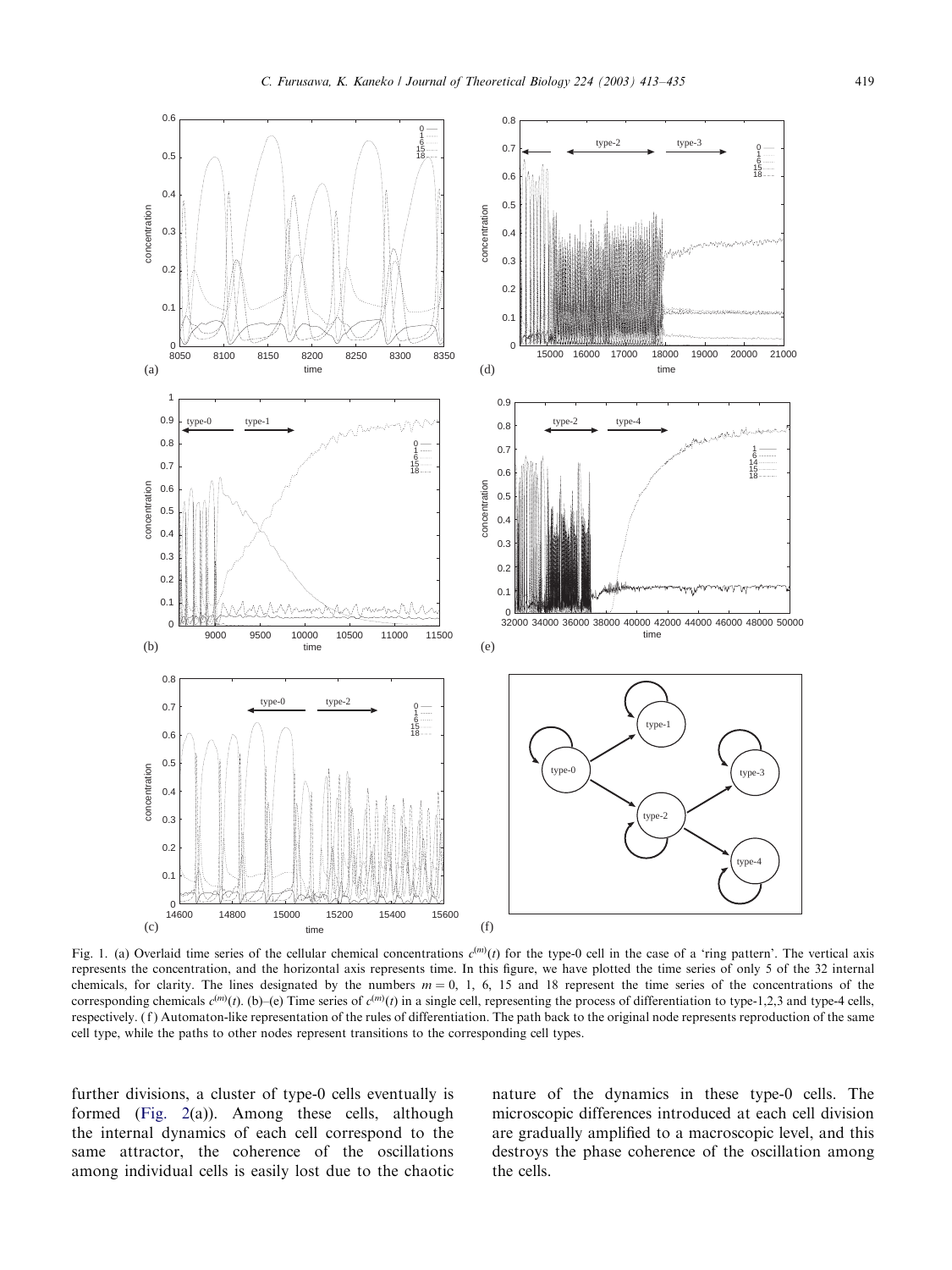<span id="page-7-0"></span>

Fig. 2. Development of a cell cluster toward a 'ring pattern' in a twodimensional medium. Each mark corresponds to a particular cell type, with different cell types distinguished by significantly different internal dynamics.

When the number of cells exceeds some threshold value (here approximately 40), some cells located internal positions within the cluster begin to display different types of dynamics (Fig. 2(b)). In [Figs. 1\(b\)](#page-6-0) and (c), the time series of the chemical concentrations in these new types are plotted. We call these ''type-1'' and ''type-2'' cells, respectively. [Figs. 1\(b\)](#page-6-0) and (c) show that

each of the these attracting states occupies a distinct region in the phase space, and that each can be clearly distinguished as a distinct state. Transitions from the type-0 state to other state are interpreted as the process of differentiation.

Note that this differentiation is not induced directly by the tiny differences introduced at the cell divisions. Also, note the transition from one cell type to another does not occur at the time of cell division, but later, through the interactions among the cells. The phenomenon of differentiation observed here is caused by an instability in the entire dynamical system consisting of all the cells and the medium. It is due to this instability that tiny differences between two daughter cells can be amplified to a macroscopic level through the intracellular dynamics and interactions between cells. Only when the strength of this instability exceeds some threshold does differentiation occur. Then, the emergence of new cell types stabilizes the dynamics of the other cell types. We thus see that the cell differentiation process in our model results from the amplification of tiny phase differences through orbital instability (transient chaos), while the coexistence of different cell types stabilizes the system as a whole.

It should be noted that these differentiated cell types do not necessarily correspond to attractors of the internal dynamics of a single cell. In fact, for a single cell system, there is no attractor corresponding to a differentiated cell type, for the reaction matrix and parameter values adopted in the simulation described above. This implies that when a single differentiated cell is transplanted into a medium containing no other cells, this cell is de-differentiated back into a type-0 cell. Here, a multiple-cell system, the stability of such internal dynamics is sustained only through interactions among cells.

As the cell number increases further, some type-2 cells located internally within a cluster further differentiate into other cell types, which are called type-3 and type-4 here ([Figs. 1\(d](#page-6-0)) and (e)). They form the 'inner core' of the cluster as shown in Fig. 2(c). At this stage, a ring pattern consisting of three layers is formed, in which a ring of type-2 cells lies between type-0 cells, located at the periphery, and type-1, 3 and 4 cells, located inside.

The transitions between different cell types through differentiation follow specific rules. These rules originate from a constraint on the transient dynamics exhibited when a cell makes the transition between the attracting states corresponding to two cell types. [Fig. 1\(](#page-6-0)f) represents all possible transitions using an automatonlike representation.

# 3.2. Differentiation process toward striped pattern

In our model, possible spatial patterns of differentiated cells are not restricted to the ring pattern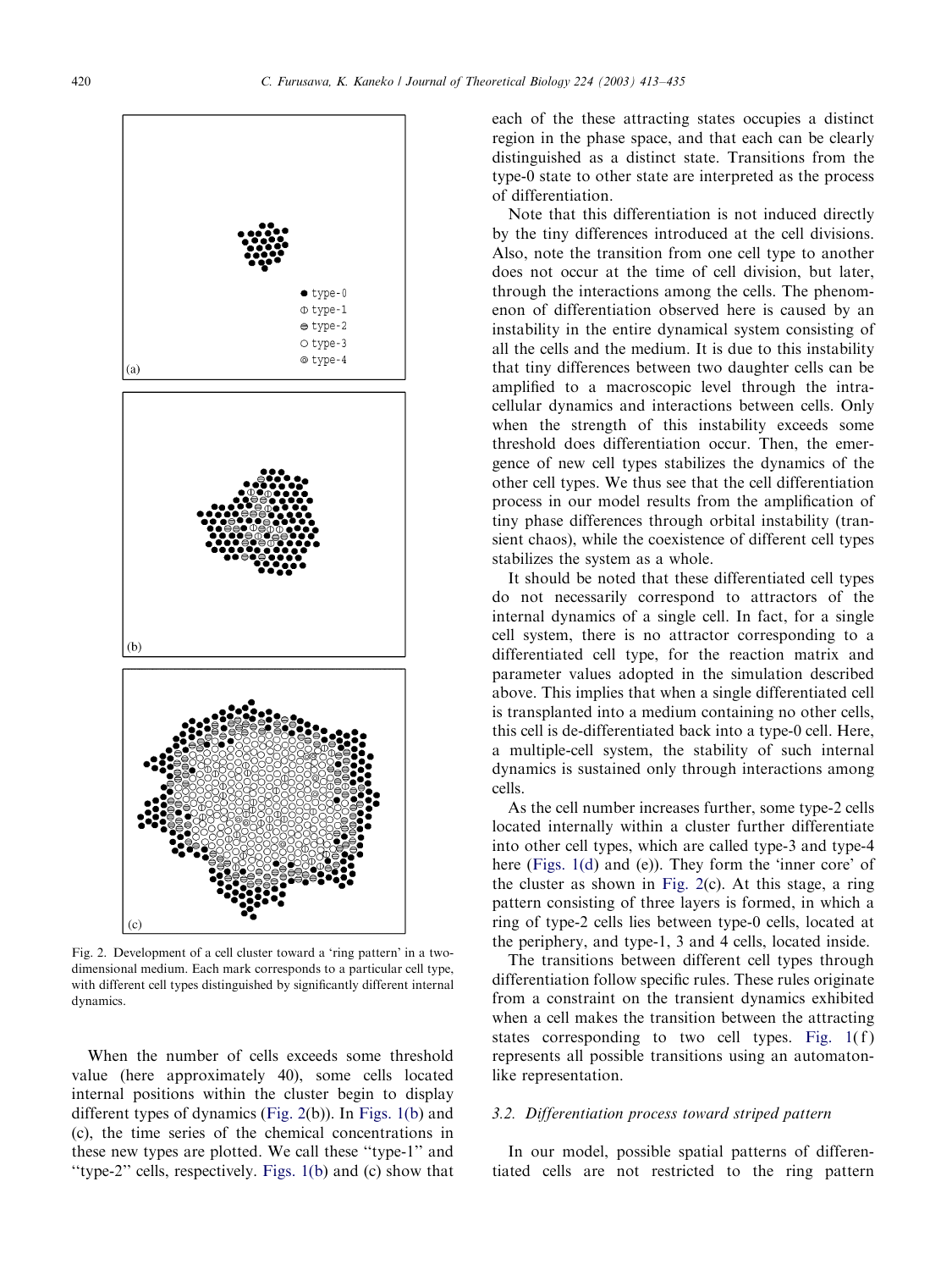<span id="page-8-0"></span>

Fig. 3. (a) Overlaid time series of concentrations  $c^{(m)}(t)$  for the type-0 cell in the case of a 'striped pattern'. The vertical axis represents the concentration of chemicals and the horizontal axis represents time. In this figure, we have plotted the time series of only five of the 32 internal chemicals, as in [Fig. 1](#page-6-0). The lines designated by the numbers  $m = 2$ , 3, 5, 11 and 17 represent the time series of the concentrations of the corresponding chemicals  $c^{(m)}(t)$ . (b)–(d) Time series of  $c^{(m)}(t)$  in a single cell, representing the process of differentiation to type-1,2, and type-3 cells, respectively. (e) Automaton-like representation of the rules of differentiation.

discussed in the previous section. In this section, we describe an example of the development toward a striped pattern, which was obtained in simulations of the model using a reaction matrix, also generated randomly, that is different from that resulting in a ring pattern. Here, we consider numerical experiments employing a particular reaction network for which the number of chemicals is  $k = 32$  and there nine connections for each chemical. The parameters are set as  $e =$ 1.0,  $D_m = 0.002$ ,  $D_e = 0.004$ . Chemicals 1–3 are penetrating (i.e.,  $\sigma_{\ell} = 1$ ), and the others are not.

In this case, a single cell placed at the center of the medium exhibits the oscillatory reaction dynamics plotted in Fig. 3(a), for all initial sets of chemical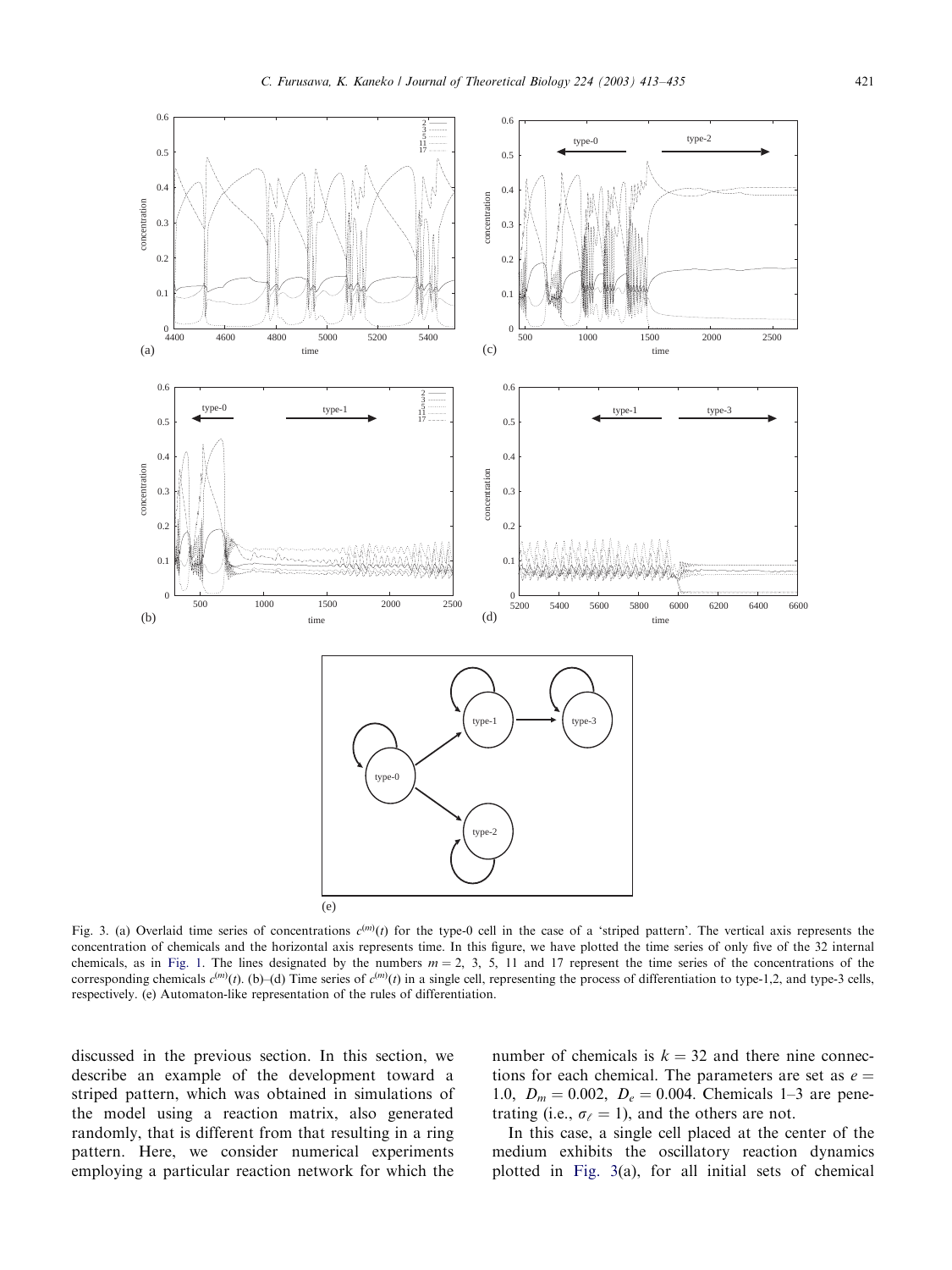concentrations chosen in our simulations. We call cells in such a state ''type-0'' here. In this example, when the number of type-0 cells becomes 4 through cell division, the entire system becomes unstable due to cell–cell interactions, and two type-0 cells differentiate into another distinct cell type, called type-1 [\(Fig. 3](#page-8-0)(b)). With further divisions of type-0 and type-1 cells, a cluster consisting of cells of these two types is formed [\(Fig. 4](#page-10-0)(b)). As the cell number increases further, some type-0 cells located on the side of the type-0 region farthest from the type-1 region differentiate into another distinct cell type, called type-2. At the same stage, some type-1 cells that have migrated into the type-0 region differentiate into another cell type, called type- $3<sup>5</sup>$  As a result of these differentiations, a spatial pattern of cells consisting of four stripes, each containing cells of just one kind, is formed,  $6$  as shown in [Fig. 4](#page-10-0)(d).

In a system exhibiting the striped pattern, the disappearance of point symmetry, like that possessed by the ring pattern (Fig.  $2(c)$ ), is due to the development taking place at the beginning of the differentiation process from type-0 to type-1 cells when there is still a small number of cells ([Fig. 4](#page-10-0)(b)). It is at this stage that the point symmetry is lost, and this asymmetric small cluster of cells expands through further cell divisions. Because of the difference regarding both rates and types of nutrients absorbed and released for type-0 and type-1 cells, the asymmetric distribution of cells brings about asymmetric concentration gradients of nutrients in the medium, as shown later. These affect subsequent differentiations and thereby cause the system to evolve an asymmetric spatial pattern of cells.

## 4. Positional information

In the situation considering in the previous sections, the concentration gradients of chemicals in the medium appear to act as ''positional information''. In the case of the ring pattern [\(Fig. 2](#page-7-0)), chemical concentrations vary along the radial direction in a cell cluster, while in the case of the striped pattern [\(Fig. 4](#page-10-0)), the variation of chemical concentrations is limited almost entirely to the direction perpendicular to the stripes. Because of the existence of such a spatial dependence of the chemical concentrations, a cell can know its position and the proper manner to evolve (i.e. to make a transition to another cell type or not) in order to maintain or strengthen the existing ordered pattern. An important point here is that such gradients are not imposed on the system from the outside, but, instead, they emerge and are maintained by the cell–cell interactions with appropriate intra-cellular dynamics. It can be clearly shown that, for example, an ordered spatial pattern like that in [Fig. 4](#page-10-0) and the concentration gradient sustaining this pattern disappear and never return to the original state when the internal states of all cells (i.e. the concentrations of the chemicals within the cells) in the cluster are suddenly changed by assigning them randomly chosen values, even if the concentrations of nutrients in the medium and the locations of the cells are not changed [\(Fig. 5\(](#page-11-0)b)). These results indicate that there is a reciprocal relationship between the cellular dynamics and the concentration gradients in the medium, in which the dynamics of the cells maintain the gradients and the gradients control the dynamics of the cells.

For chemical concentrations to act as positional information, it must be the case that a cell can determine its position by 'perceiving' this concentration, in the sense that a cell placed at a particular position differentiates in to the cell type that maintains the pattern. In addition to this 'controlling' property of such information, to maintain a robust developmental process, it must be the case that this information itself is preserved even when the system is subject to perturbations. These features of the positional information can be demonstrated by removing some cells and examining the regeneration process. In the next section, we study the reciprocal relationship between positional information and cell differentiation, and clarify how the concentration gradient can act as positional information.

# 5. Stability of spatial patterns with respect to perturbations

As mentioned above, in our model, an ordered spatial pattern emerges as a result of the interplay between intra- and inter-cellular dynamics. Here we give results indicating that this emergence process is stable with respect to macroscopic perturbations, for example, those consisting of the removal of some cells. This stability is an important implication of this interplay. On

 $5$ This mixing of type-0 and type-1 cells at the boundary between these two regions is caused only by the random determination of the positions of the two daughter cells after cell division and the random fluctuation force applied to each cell. In some cases, by chance, there is no such mixing, and therefore in these cases, no type-3 cells appear.

<sup>&</sup>lt;sup>6</sup>Starting from different initial conditions (i.e. different initial concentrations of chemicals in original first cell), in some cases, although the intra-cellular dynamics of each cell type and the order of appearance of each cell type are the same as in the case depicted in [Fig. 4,](#page-10-0) a cell cluster evolves into a more disordered spatial pattern. Such a disordered pattern appears when type-0 cells and type-1 cells are intermingled in the first stage of development. This intermingling occurs by chance, due to random determination of the positions of the two daughter cells after each cell division and the random fluctuation force that causes the Brownian motion of cells. This kind of ''teratogenesis'' can be avoided by introducing the dependence of adhesion force on the intra-cellular dynamics, for example, if the adhesion force between cells of the same type is sufficiently stronger than that between cells of different types, as is often the case in actual organisms.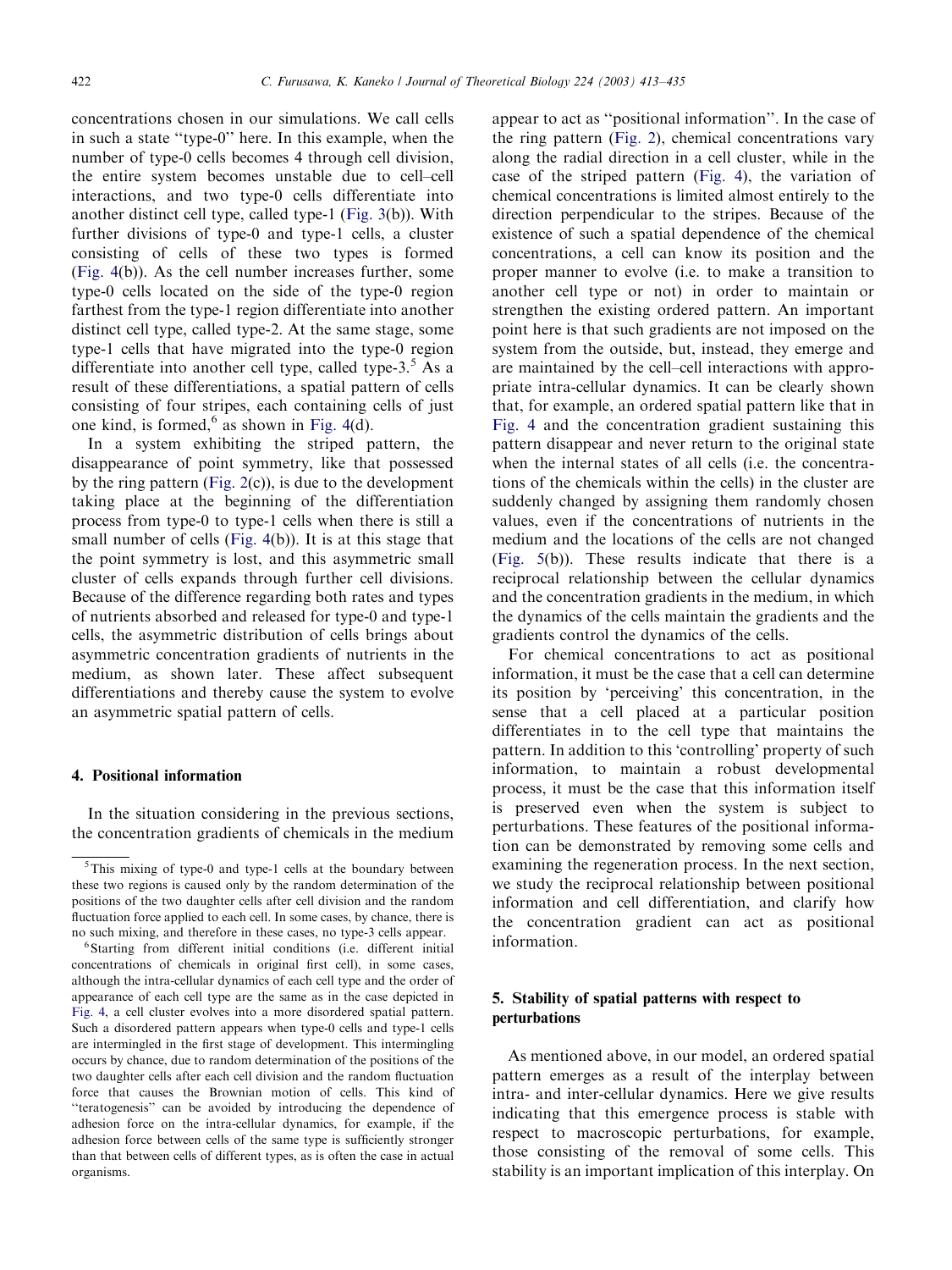<span id="page-10-0"></span>

Fig. 4. Development of a cell cluster toward 'striped pattern' in a two-dimensional medium. Each mark corresponds to a particular cell type, distinguished by its particular type of internal dynamics.

the basis of this observation, we discuss the nature of positional information in the system.

In our model simulations, differentiation occurs when the instability of the system exceeds some threshold through the increase of the cell number, and the emergence of differentiated cells stabilizes the system. As a natural consequence, a large perturbation, such as the removal of cells, causes the system to become unstable. However, we found that after such an alteration of the system, a series of cell differentiations generally occur that lead the system back to the original distribution, so that the system return to its stable state. In our previous model, in which each cell is coupled to each other in an identical manner through a

homogeneous environment, stability with respect to the removal of cells results from the regulation of the differentiation probability from stem-type cells into various differentiated types of cells ([Furusawa and](#page-21-0) [Kaneko, 1998, 2001\)](#page-21-0). For example, we studied a cell society consisting of multipotent stem-type cells "S" and differentiated cell types " $A$ " and " $B$ ", with the possible transitions  $S \rightarrow S$ , A, B. In this system, if the number of type A cells is reduced ( for example, by perturbation), the rate of occurrence of the transition  $S \rightarrow A$  is enhanced, and the original number distribution of cell types is thereby approximately recovered.

Now let us return to the present model with non-trivial spatial dependence. Here, again, the developmental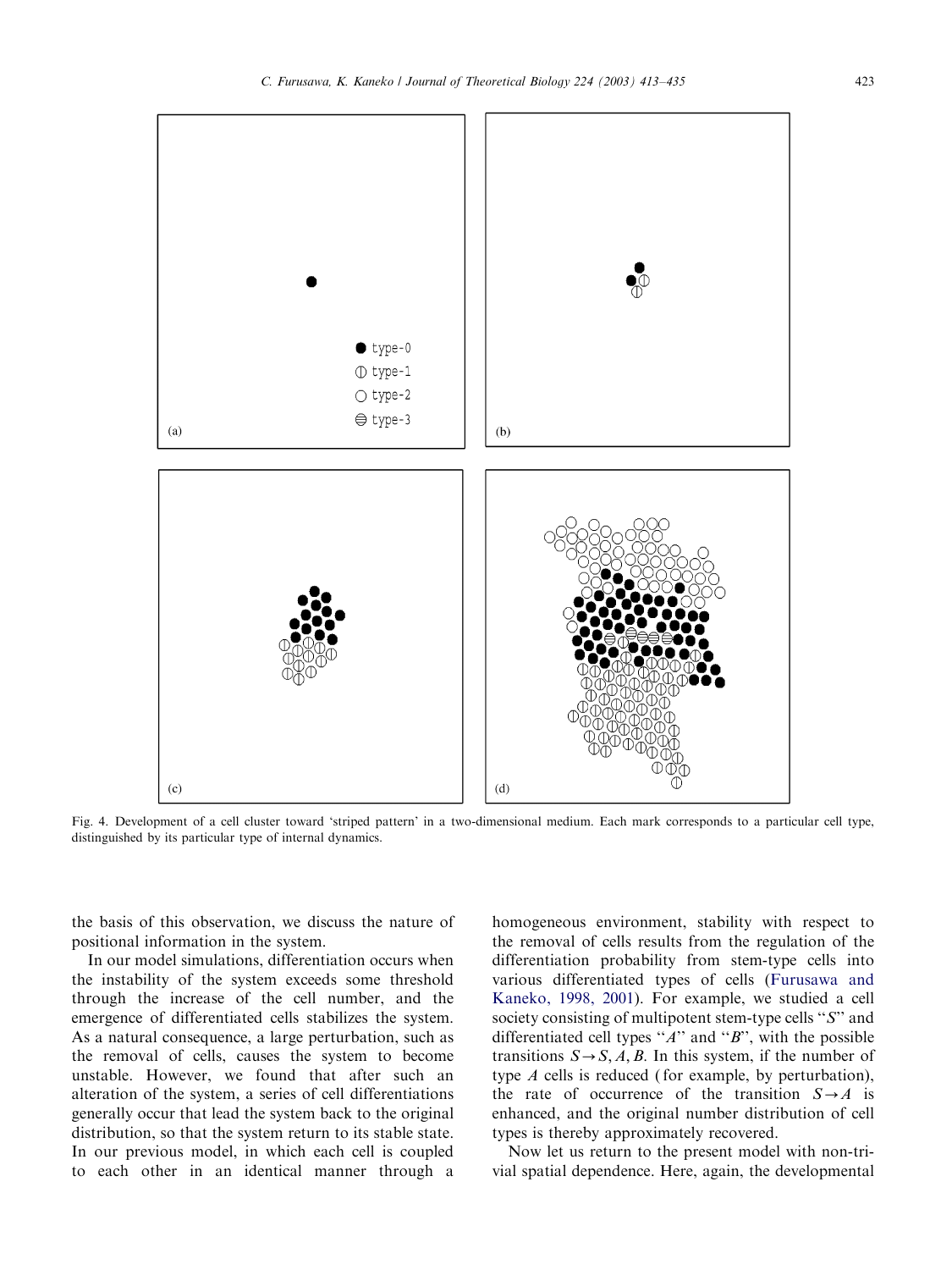<span id="page-11-0"></span>

Fig. 5. Examples of spatial patterns of cells that appear in simulations starting from multiple cells, instead of a single cell. In this simulation, the reaction network and parameter values of [Fig. 4](#page-10-0) were used. Here, 185 cells were placed in the same locations as shown in [Fig. 4\(](#page-10-0)d), and the initial concentrations of chemicals were determined randomly and independently for each cell. In (a), the initial chemical concentrations in the medium were set to constant values, independent of the spatial variables. In (b), the initial chemical concentrations in the medium were set to be the same as in [Fig. 3](#page-8-0)(d). For these cases, the definitions of the cell types are the same as those shown in [Fig. 3](#page-8-0). Note that these spatial patterns of cells never appear as a result of the developmental process from a single cell.

process generally possesses stability with respect to such perturbations. In the present model, however, the regulation of the differentiation process in response to perturbations depends on the existing spatial pattern of cells and the chemicals present in the medium. It is through this regulation that the damaged spatial pattern is regenerated. In this section, we describe regeneration processes involving the striped pattern consisting of three layers of cell types, as shown in [Fig. 6](#page-12-0)(a). This pattern was obtained using the same reaction matrix and

parameter values as in the example depicted in [Fig. 4](#page-10-0), but starting from different initial conditions (i.e. different initial concentrations of chemicals in the first cell). We will consider three typical examples of external perturbations here.

(I) Recovery from the removal of the entire type-2 region: In one case, we removed all the type-2 cells ([Fig.](#page-12-0) [6\(](#page-12-0)b)), after the striped pattern in [Fig. 6](#page-12-0)(a) had developed. After this operation, the rate of transitions from type-0 to type-2 cells was enhanced at the side of type-0 region farthest from the type-1 region, and as a result, the striped pattern with three layers gradually reappeared (Fig.  $6(c)$ ). Figs.  $6(d)$ –(f) display the concentrations of nutrients in the medium, corresponding to the dotted line in Figs.  $6(a)$ –(c), respectively.

(II) Recovery the removal of the entire from type-0 region–de-differentiation of type-2 cells into type-0, induced by the interaction with type-1 cells: In this case, we removed all the type-0 cells that were located in the middle of the striped pattern, and combined the remaining cell clusters consisting of only type-1 and type-2 cells, as shown in [Fig. 7\(](#page-13-0)b). After this alteration, type-2 cells located at the boundary between the type-1 and type-2 regions de-differentiated back into type-0 cells, and the striped pattern with three layers was thereby recovered [\(Fig. 7\(](#page-13-0)c)). It is important to note that de-differentiation from a type-2 cell to a type-0 cell never occurs during the ''normal'' course of development, i.e. without perturbations. In Figs.  $7(d)$ –(f), the concentrations of nutrients in this case are plotted in the same manner as in [Fig. 6](#page-12-0).

(III) Formation of a new pattern resulting from the removal of the type-1 region: Here, all the type-1 cells were removed from a cluster with a striped pattern ([Fig.](#page-14-0) [8\(](#page-14-0)b)). In this case, regeneration of the type-1 region was not observed. Instead, type-0 cells at the periphery of the cluster differentiated into type-2 cells. As a result, a sandwich-like 2-0-2 structure was formed, and with further development, a ring structure with inner type-0 cells and outer type-2 cells was formed. In this case, the final cell society consisted only of type-0 and type-2 cells [\(Fig. 8](#page-14-0)(c)). The concentrations of nutrients for this process are plotted in Figs.  $8(d)$ –(f).

From these results, we identify the following characteristics of the development and regeneration process for the present model. First, the differentiation of a type-0 cell into a type-2 cell occurs when the concentrations of chemicals around the type-0 cell approximately satisfy the conditions  $C^{(0)}(x, y, t) < 0.02$ ,  $C^{(1)}(x, y, t)$ <0.02, and  $C^{(2)}(x, y, t) > 0.13$ , where  $C^{(i)}(x, y, t)$  denotes the concentration of the i-th chemical in the medium. Next, because type-0 cells absorb chemicals 0 and 1 strongly and chemical 2 only weakly, when a cluster consisting entirely of type-0 cells exceeds a certain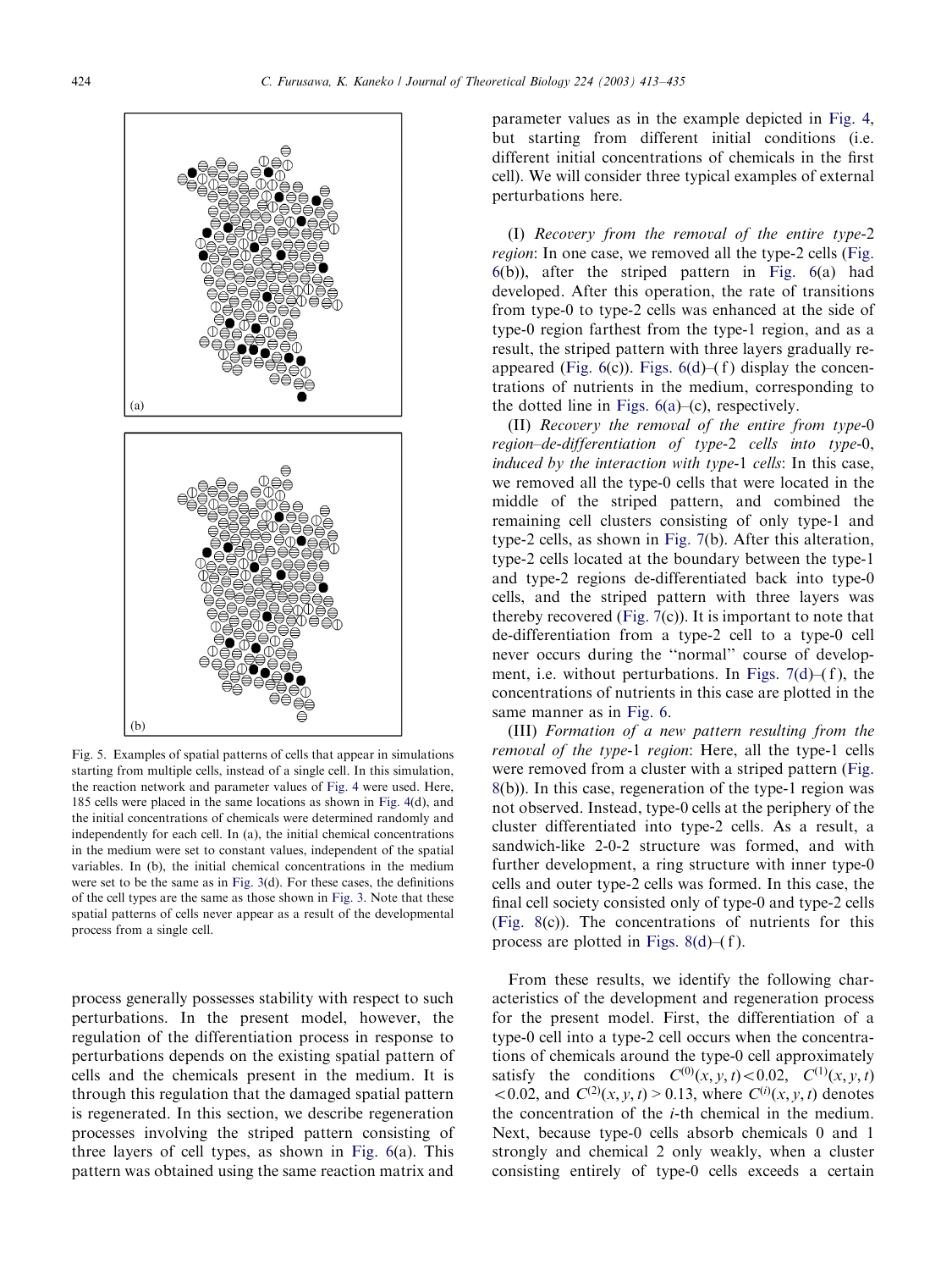<span id="page-12-0"></span>

Fig. 6. Regeneration of striped pattern following the removal of the entire type-2 region. In the case depicted in (b), all type-2 cells were removed from the striped pattern of cells depicted in (a). In (c), the effect on the development caused by this operation is shown. It is seen that rate of transitions from type-0 to type-2 cell is enhanced on the side of the type-0 region that is opposite to the type-2 region, and the striped pattern with three layers thereby reappears. In  $(d)$ – $(f)$ , the concentrations of the nutrients in the medium along the dotted line in (a)–(c), respectively, are plotted.

number of cells, the peripheral region of this cluster come to satisfy the condition for the emergence of type-2 cells, and a ring pattern consisting of type-0 cells on the inside and type-2 cells on the outside appears. The cluster in [Fig. 8\(](#page-14-0)c) corresponds to this situation. Then, because type-1 cells absorb chemical 2 more strongly than do type-0 cells,  $C^{(2)}$  decreases in a region of type-1

cells (see Fig. 6(a)). As a result, differentiation from type-0 into type-2 cells is suppressed near such a region of type-1 cells. This is the reason why only type-0 cells that are on the side of the type-0 region opposite to the type-1 region differentiate into type-2 cells. Additionally, the decrease of  $C^{(2)}$  in the vicinity of type-1 cells brings about the de-differentiation of type-2 cells into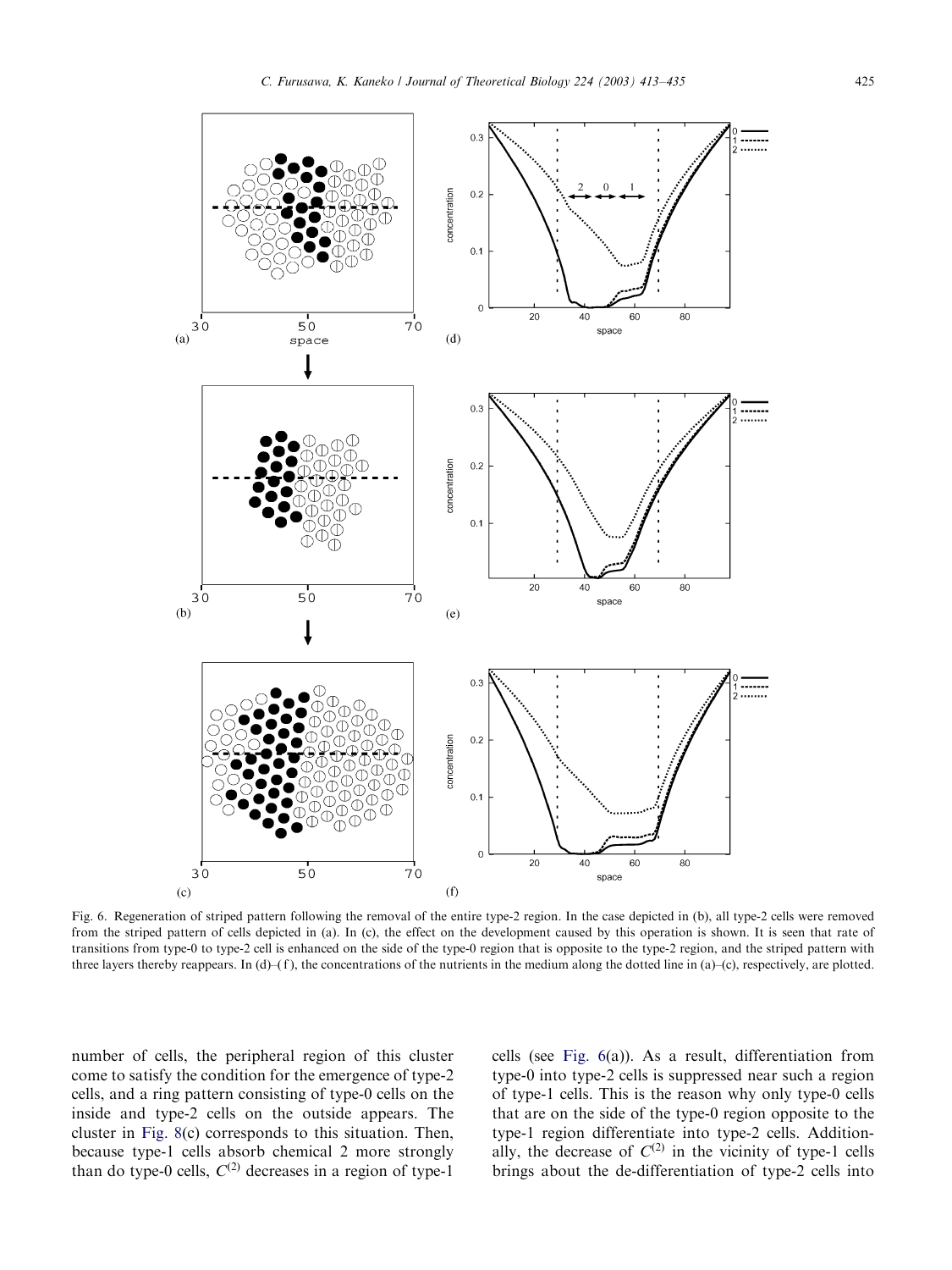<span id="page-13-0"></span>

Fig. 7. Regeneration of a striped pattern following removal of the entire type-0 region. In the case depicted in (b), all type-0 cells were removed from the striped pattern of cells depicted in (a). In (c), the effect on the development caused by this operation is shown. We see that the transitions from type-2 to type-0 cells, which never occur in normal development, occur at the boundary of the type-1 and type-2 regions, and the striped pattern with three layers reappears as a result. In  $(d)$ –(f), the concentrations of the nutrients in the medium along the dotted line in (a)–(c), respectively, are plotted.

type-0 cells when a type-2 region is placed beside a type-1 region (Fig. 7(c)).

These results indicate that there is a reciprocal relationship sustaining the development and regeneration processes that can be described as follows:

- (i) In a manner that depends on the types of cells present, the concentration gradients in the medium are formed.
- (ii) The growth and differentiation of each cell is determined by the concentrations of chemicals at the corresponding position.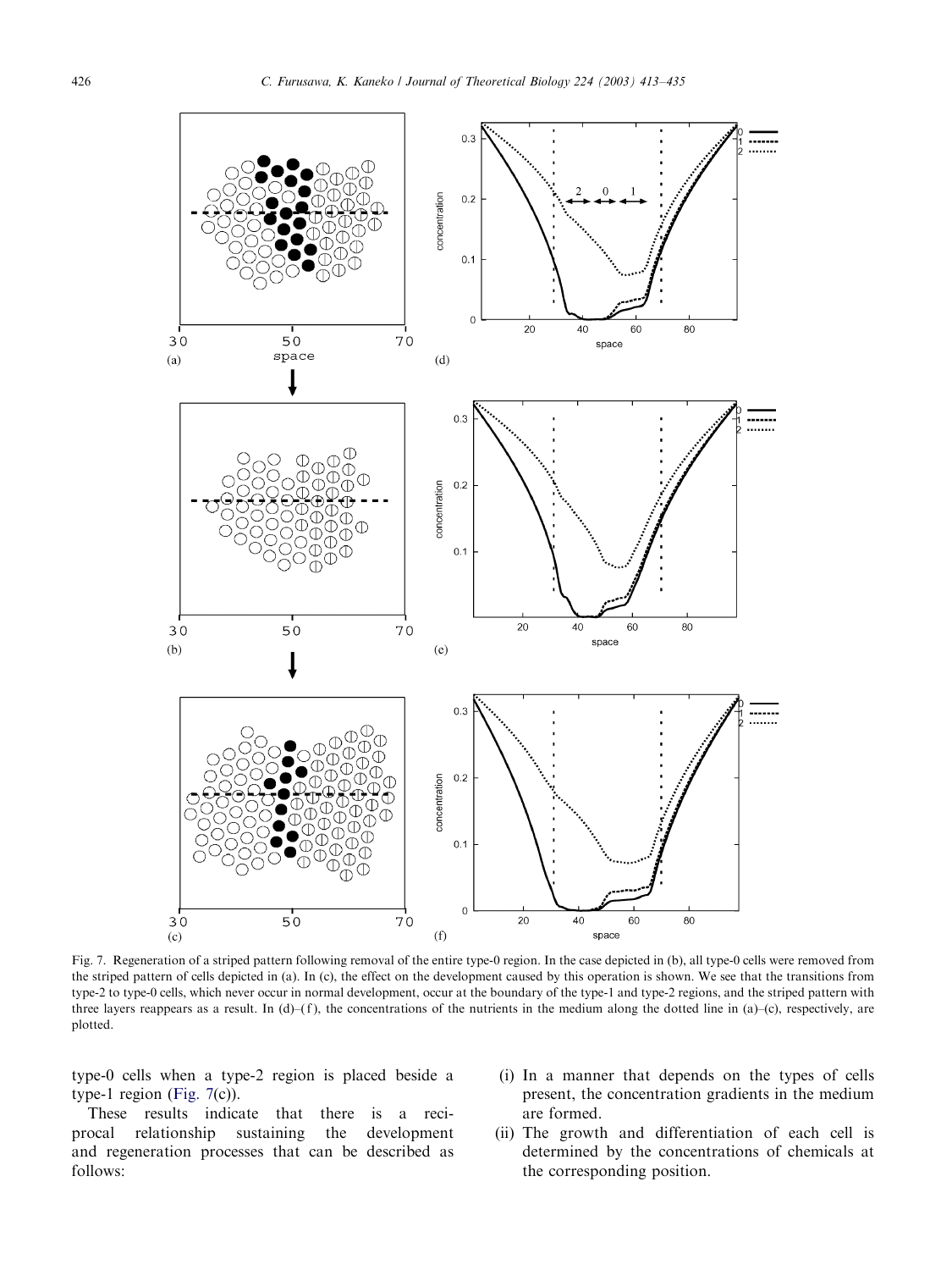<span id="page-14-0"></span>

Fig. 8. Regeneration of a striped pattern following the removal of the entire type-1 region. In the case of (b), all type-1 cells were removed from the striped pattern of cells displayed in (a). In (c), the effect on the development caused by this operation is shown. In  $(d)$ –(f), the concentrations of the nutrients in the medium along the dotted line in (a)–(c), respectively, are plotted.

To complete this reciprocal relationship, the cells ''read'' the chemical concentrations in the medium in their neighborhood and change their internal state accordingly. In this system, the cells read the concentration of chemicals as modification of their intra-cellular dynamics. That is, each attracting state of the internal dynamics, corresponding to a distinct cell type, is modified by the existence and the states of surrounding cells. This modification consists of the change of orbits (or average position) in phase space. In [Fig. 9](#page-15-0) we plotted the dependences of the cellular dynamics on their position, using the cell society with a striped pattern considered in [Fig. 4](#page-10-0)(d). To quantify the change of the intra-cellular dynamics, we determine the average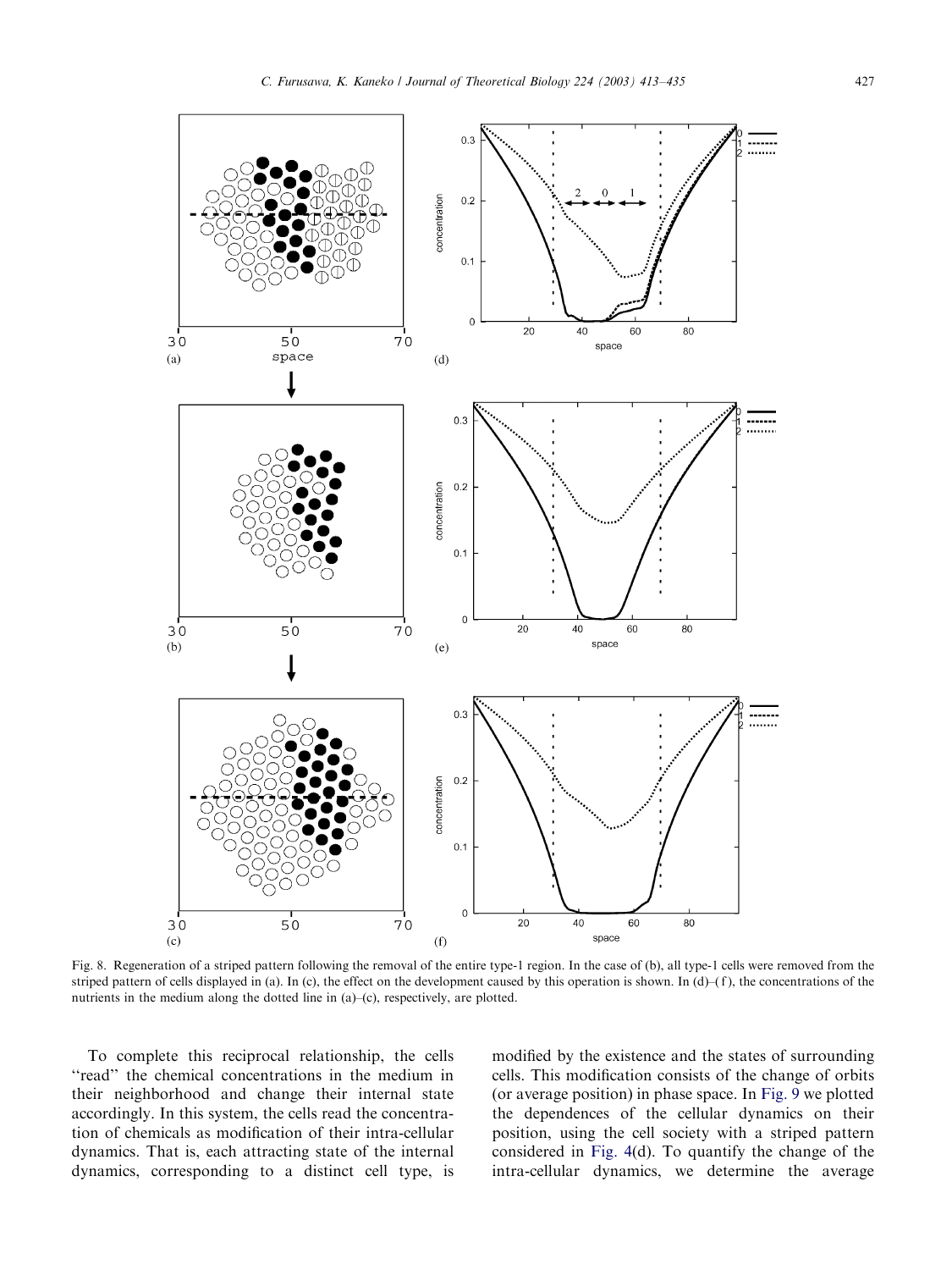<span id="page-15-0"></span>

Fig. 9. Variation of intra-cellular dynamics with respect to position. To measure the change undergone by the intra-cellular dynamics when the position of a cell is changed, we determined the average position of the orbit of each cell in the k-dimensional phase space, which was calculated as the averages of the k concentrations  $c^{(m)}(t)$  over a certain period for that cell. Each point corresponds to a cell placed between the two solid lines in (a), and the Euclidian distance in the phase space between the average position for a cell and the origin is plotted as a function of the position of the cell in the medium. Note that, the distance from the origin in the phase space does not necessarily indicate the distance between two different cellular states. For example, the variation in the position of a type-0 cell's orbit is much smaller than the distance between average positions of type-0 and type-2 cells.

position of the orbit of each cell in the k-dimensional phase space, which is calculated as the average of the concentrations  $c^{(m)}(t)$  in this cell over a certain period. We use this average to smear out temporal fluctuations of chemical concentrations resulting from the oscillatory nature of the intra-cellular dynamics. Additionally, to obtain the long time average without the complication introduced by the change in the number of cells, we disallowed cell division here.

In Fig. 9, the Euclidian distance between the average position of the orbit of the intra-cellular dynamics and the origin in the k-dimensional phase space is plotted as a function of the position in the medium for each cell. As shown in Fig. 9, the intra-cellular dynamics of each cell are gradually modified as its position changes. However, it should be noted that these modifications of a given type of internal dynamics are much smaller than the differences among the dynamics of different cell types. Thus, there are effectively two types of information contained in the internal dynamics of a cell: ''analogue'' information, reflecting the states of the surrounding cells, and ''digital'' information corresponding to the cell type. This analogue information controls differentiation through the modification of intra-cellular dynamics. On the other hand, a change in the distribution of cell types, resulting from cell division and differentiation, brings about a change in the concentrations of chemicals in the medium. This change then affects a change in the intra-cellular dynamics, thereby altering the analogue information.

Within this reciprocal relationship, the concentration gradients of chemicals are read and interpreted by the cells, and they react by adjusting their internal states to match the existing spatial pattern. The chemical gradient in the medium is maintained by the configuration of cell types, while, inversely, it controls the appearance of cell types at each position. Thus, in this context, the gradient of chemicals can be regarded as constituting positional information for the cells. An important point in this regard is that this positional information is not imposed from outside the system. Instead, this positional information in the form of concentration gradients of chemicals naturally emerges in the developmental process through instabilities in the dynamics that result from cell–cell interactions.

The spatial pattern that develops through the process described above can be regarded as a stable state of the reciprocal relationship between intra- and inter-cellular dynamics. It should be stressed that this state is generally stable with respect to perturbations up to a certain degree, and thus, the system recovers its original pattern, when some perturbations (such as the removal of cells) are applied to it. The regeneration depicted in [Figs. 6 and 7](#page-12-0) is manifestation of this stability.

Now we discuss the reason that type-1 cells are not regenerated in case III (in [Fig. 8](#page-14-0)(c)), in contrast to the situation for type-0 and type-2 cells. The fact that there is no regeneration in this case does not imply a loss of stability. Indeed, the potential for regeneration of the type-1 region depends on the stage of development: type-1 cells are regenerated from type-0 cells when the number of type-0 cells is not large. Interestingly, although differentiated cell types generally possess the potential for regeneration when they are removed at the same stage of their appearance (e.g. cell number  $\sim$  4 for type-1 cell), the potential for regeneration is lost for some types at a later stage of development as is the case for type-1 cells.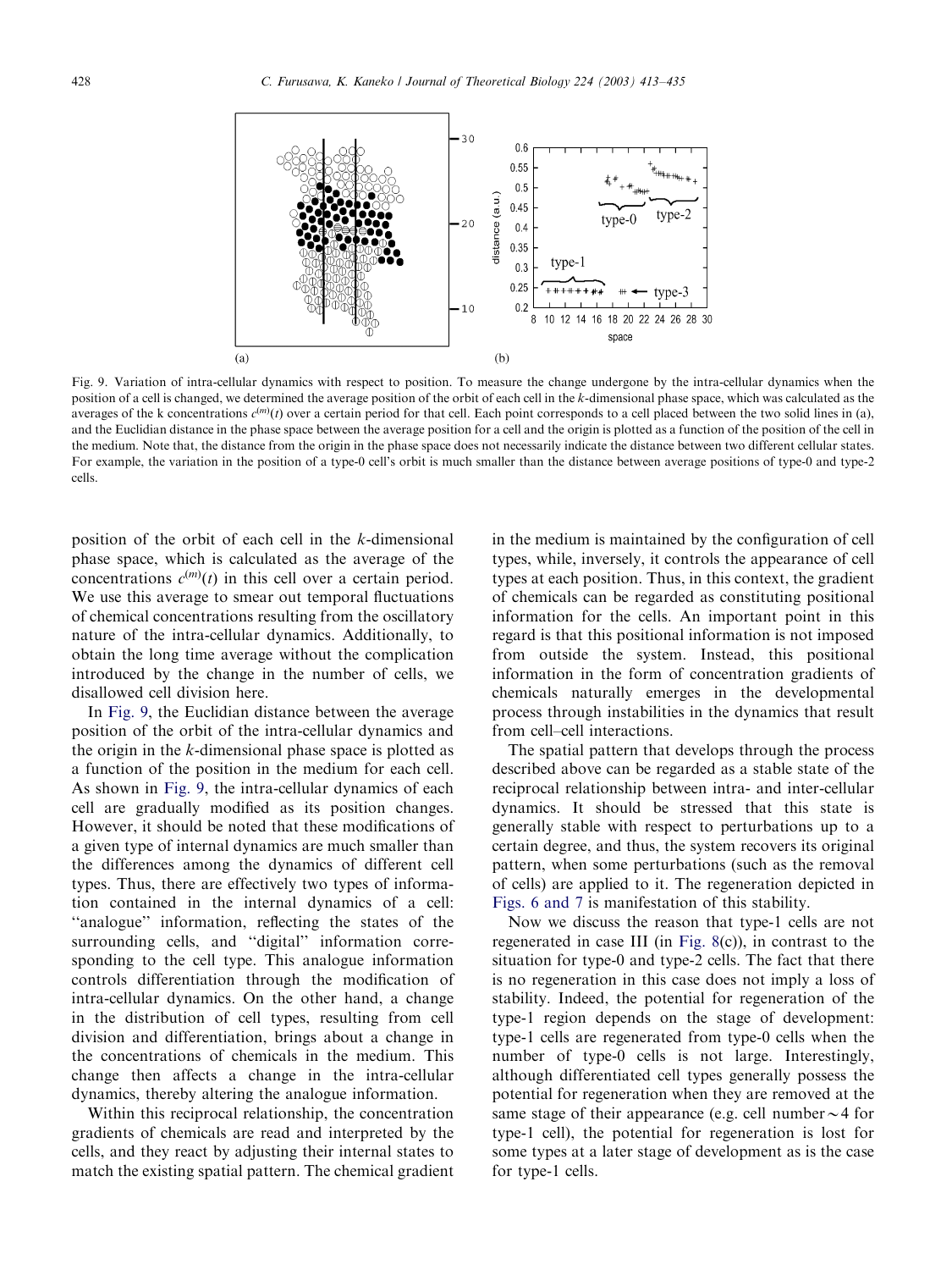<span id="page-16-0"></span>We have found that thus the potential for regeneration depends on the number of cells present, while the possibility of generating a different types of cell colony (i.e. ring pattern consisting of type-0 and 2 cells) depends on the initial conditions. These two issues the community effect and the dependence on history are discussed in the following two sections.

#### 6. Dependence on history of the developmental process

As discussed in the previous section, the spatial order of a cell cluster is realized as a stable state of a cell society governed by the reciprocal relationship between intra- and inter-cellular dynamics. In this developmental process, different stable states of the cell colony are realized in succession, as the number of cells changes. It should be noted, however, that the ordered spatial pattern realized at any given stage, as in [Fig. 4,](#page-10-0) is not always the unique stable state of the system. Instead, there are generally multiple stable states, although one (or only a few) of them can be selected through the developmental process from a single, isolated cell.

The existence of multiple stable states of a cell colony is suggested by the result we found in case III of the last section. To check the dependence of the selected cell colony systematically, we have carried out several simulations, starting with multiple cells, instead of from a single, isolated cell, while using the same reaction matrix and parameters values as used in the case of [Fig. 4](#page-10-0).

In one simulation, as the initial conditions, we introduced 185 cells and positioned them in the same positions as the cells shown in [Fig. 4](#page-10-0)(d). Then, the chemical concentrations of these cells were determined randomly, and the total cell number was fixed at 185 by disallowing the cell division process. The initial chemical concentrations in the medium were set to constant values, independent of the spatial variables. [Fig. 5](#page-11-0)(a) displays an example of the spatial pattern exhibited after the system settles into a stable state, starting from randomly chosen intra-cellular chemical concentrations that were determined independently for each cell. As shown in the figure, the cell clusters realized in this case from multiple cells fall into homogeneous pattern consisting mainly of type-3 cells, without any spatial structure.

We also performed simulations using different initial conditions for the intra-cellular dynamics with the same number of cells, and observed qualitatively the same results as shown in [Fig. 5](#page-11-0)(a). In these simulations, when the initial cell number was more than approximately 20, the disordered pattern consisted mainly of type-3 cells as [Fig. 5](#page-11-0)(a) represents.

We have also carried out simulations starting from different types of initial conditions in the simulation that cell division is allowed. The results are summarized in Table 1. As seen there, when the initial cell number is between 4 and 20 and the initial states of cells are determined randomly and independently for each cell, a cell colony consisting entirely of stem-type cells (i.e. type-0) emerges. This cell colony eventually develops into a ring pattern of cells, with an outer region of type-2 cells and an inner region of type-0 cells, while for smaller number of initial cells, 'normal development' in which the system consists of a striped pattern colony progresses.

One might expect that by imposing the appropriate positional information, the ordered pattern as depicted in [Fig. 4\(](#page-10-0)d) could be regenerated. To check this possibility, we carried out simulations by initially imposing the chemical gradient in the medium that existed in the case of [Fig. 4\(](#page-10-0)d) (in which case it was realized through the normal developmental process), while the initial chemical concentrations in the cells were chosen randomly and independently for each cell, as in the case of [Fig. 5](#page-11-0)(a). Again, here the pattern realized asymptotically was disordered as shown in [Fig. 5](#page-11-0)(b). We found that in this situation, the positional information initially imposed is soon disturbed. As mentioned above,

Table 1

Results of simulations starting from different initial conditions

| Initial cell state | Initial cell number                    | Developed cell colony                                            |
|--------------------|----------------------------------------|------------------------------------------------------------------|
| Random             | Small $(\leq 4)$                       | Normal development (striped pattern with type-0, 1, and 2 cells) |
|                    | Medium ( $\gtrsim 4$ , $\lesssim 20$ ) | Ring pattern with type-0 and 2 cells                             |
|                    | Large $(\geq 20)$                      | Disordered consisting mainly of type-3 cells                     |
| $Type-0$           | Small $(\leq 4)$                       | Normal development (striped pattern with type-0, 1, and 2 cells) |
|                    | Medium ( $\gtrsim 4, \leq 20$ )        | Ring pattern with type-0 and 2 cells                             |
|                    | Large $(\geq 20)$                      | Disordered consisting mainly of type-3 cells                     |
| $Type-1$           | Small $(\leq 4)$                       | Normal development (striped pattern with type-0, 1, and 2 cells) |
|                    | Large $(\geq 4)$                       | Only type-1 cells                                                |
| Type-2             | small $(\leq 4)$                       | Normal development (striped pattern with type-0, 1, and 2 cells) |
|                    | Medium ( $\gtrsim 4$ , $\lesssim 15$ ) | Ring pattern with type-0 and 2 cells                             |
|                    | Large $(\geq 15)$                      | Only type-2 cells                                                |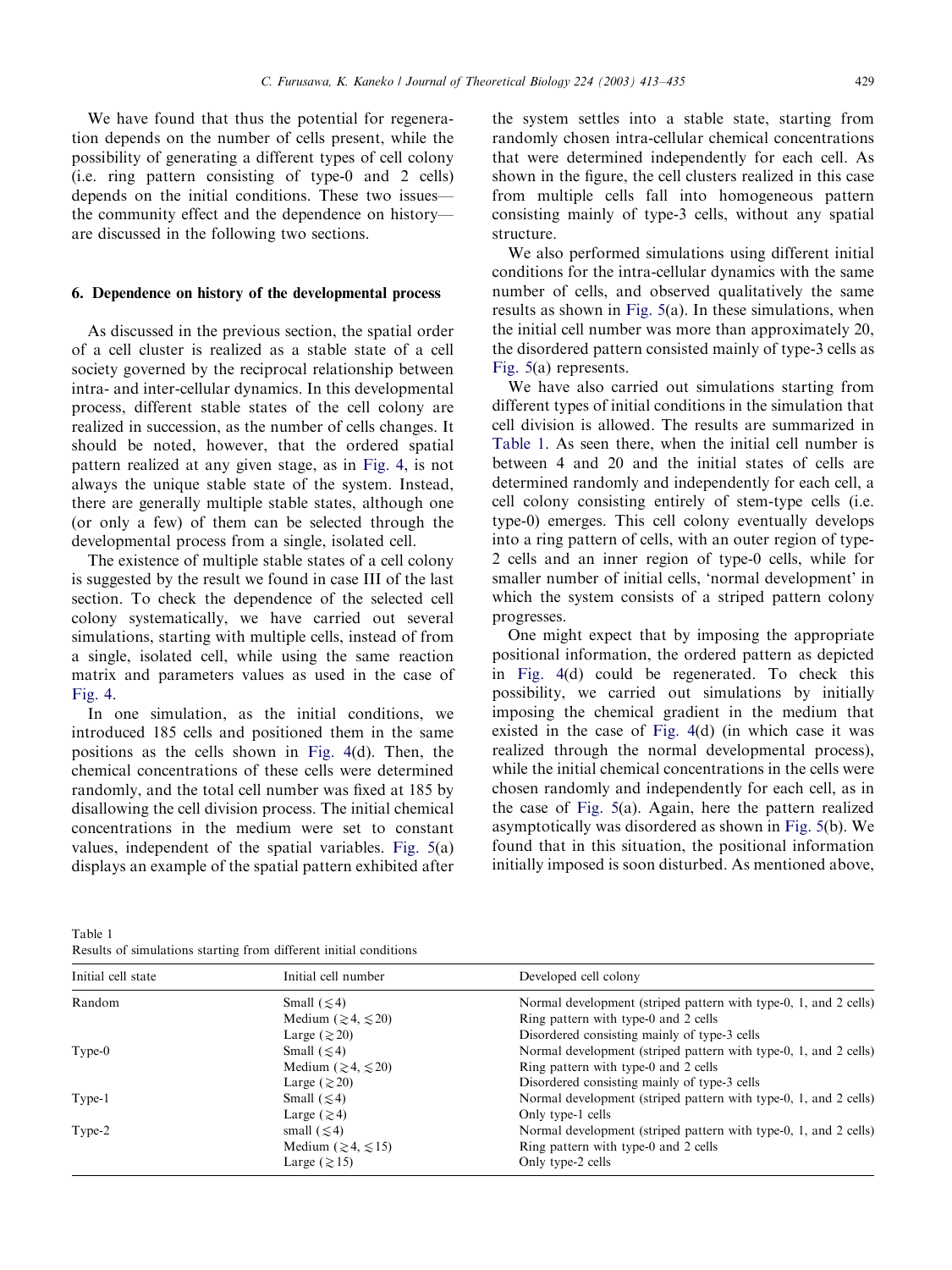positional information is generated through the reciprocal relationship between the cellular dynamics and the pattern, and as these simulation show, positional information alone cannot force the regeneration of the pattern to which it corresponds.

It is important to note here that the homogeneous states depicted above never appear when a cell cluster is developed from a single cell. In that case, only a striped pattern is obtained, while different types of cell colonies are obtained from initial conditions consisting of multiple cells, as shown in [Table 1.](#page-16-0) These results indicate that there are several stable states realized with various initial conditions for multiple cells, and that the stable state corresponding to the spatial pattern depicted in [Fig. 4\(](#page-10-0)d) has a relatively small basin of attraction. Nevertheless, when the system starts from a single stem-type cell (or a sufficiently small number), the ''narrow path'' leading this state is always selected through the developmental process. Indeed, we have performed several simulations with different reaction networks and parameter values. and found that this requirement of developmental process to form the ordered spatial pattern as [Figs. 2](#page-7-0) [and 4](#page-7-0) is a general feature of the developmental process in our model.

One of the most remarkable features of development and regeneration processes in real organisms is that such ''narrow paths'' to an ordered body pattern are always selected, despite the fact that such systems are subject to considerable perturbations, both at the microscopic level (e.g. molecular fluctuations) and at the macroscopic level (e.g. removal of cells). Our study suggests that the existence of such a narrow path to an ordered pattern and the stability of this path with respect to the perturbations are consequences of the interplay between intra- and inter-cellular dynamics.

### 7. Community effect

In our model, the differentiated cell types do not necessarily correspond to attractors of the internal dynamics of a single cell, and the interaction with other cells is important. For example, when a single type-2 cell (such as that in [Fig. 4](#page-10-0)) is placed in a medium containing no other cells, this cell de-differentiates back into a type-0 cell. However, as shown in [Fig. 10](#page-18-0), the type-2 cell state is stable when such a cell is surrounded by a sufficient number of other type-2 cells. To confirm this point, we have carried out simulations with the same model, but in this case placing a large number (larger than 10) of type-2 cells in an otherwise unoccupied medium. In this case, the cell colony consisting of only type-2 cells grows.

As discussed in the previous section, there are multiple stable cell colony states. A cluster consisting only of type-2 cells corresponds to one such stable state, but this state never appears in the ordinary developmental process starting from a single cell. In this case, only when the number of type-2 cells initially placed in the medium is more than approximately 15, do these cells remain in their type-2 states. Otherwise, all the cells de-differentiate into type-0 cells. This result clearly indicates that the states of the cells existing in a cluster can be mutually stabilized by their cell–cell interactions.

The state of a developed cell colony depends on the number of initial cells, also for the case of type-0 and type-1 cells, as given in [Table 1.](#page-16-0)

In real organisms, the stability of the state of a single, isolated cell is quite different from that of a cell existing as part of an ensemble of cells. Gurdon et al. demonstrated this difference for several cell types, using transplantation experiments, and named this change in stability the ''community effect'' [\(Gurdon et al., 1993\)](#page-21-0). For example, they transplanted muscle progenitor cells of the Xenopus into other tissue and found that cells transplanted as a group differentiate into muscle cells, as in their normal development, while a single cell transplanted alone changes in response to cell–cell interactions. Although this effect can be explained simply by introducing an autocrine factor to keep the stability of their own cell type, the fact that several cell types have this community effect suggests that this characteristic is a general and intrinsic property of cell societies, independent of the specific choice of such factors.

The dependence of the developed tissue on the initial cell number has also been observed in experiments involving the artificial construction of tissue through the control of the activin concentration by Asashima's group[\(Ariizumi and Asashima, 2001](#page-21-0); [Uochi and](#page-22-0) [Asashima, 1996\)](#page-22-0). In these experiments, a number of undifferentiated cells were taken from the animal capof Xenopus, and with these the construction of several types of tissue (e.g. heart, notocord, muscle and so forth) was caused by controlling the concentration of activin. In these experiments, it was found that the type of tissues constructed depends on the number of cells used. The tissue is generated only for some range of initial cell numbers. These experiments also suggest that the community effect is a generic property of an ensemble of cells.

According to our results, differentiations occur when the instability of the system exceeds some threshold through the increase of the cell number, and the emergence of differentiated cells stabilizes each intracellular state in the ensemble. In the process of development, the dynamics of each cell type are determined in such a way that the entire cell society become stable. The community effect is thus understood as a natural consequence of the developmental process of interacting cells with intra-cellular chemical dynamics.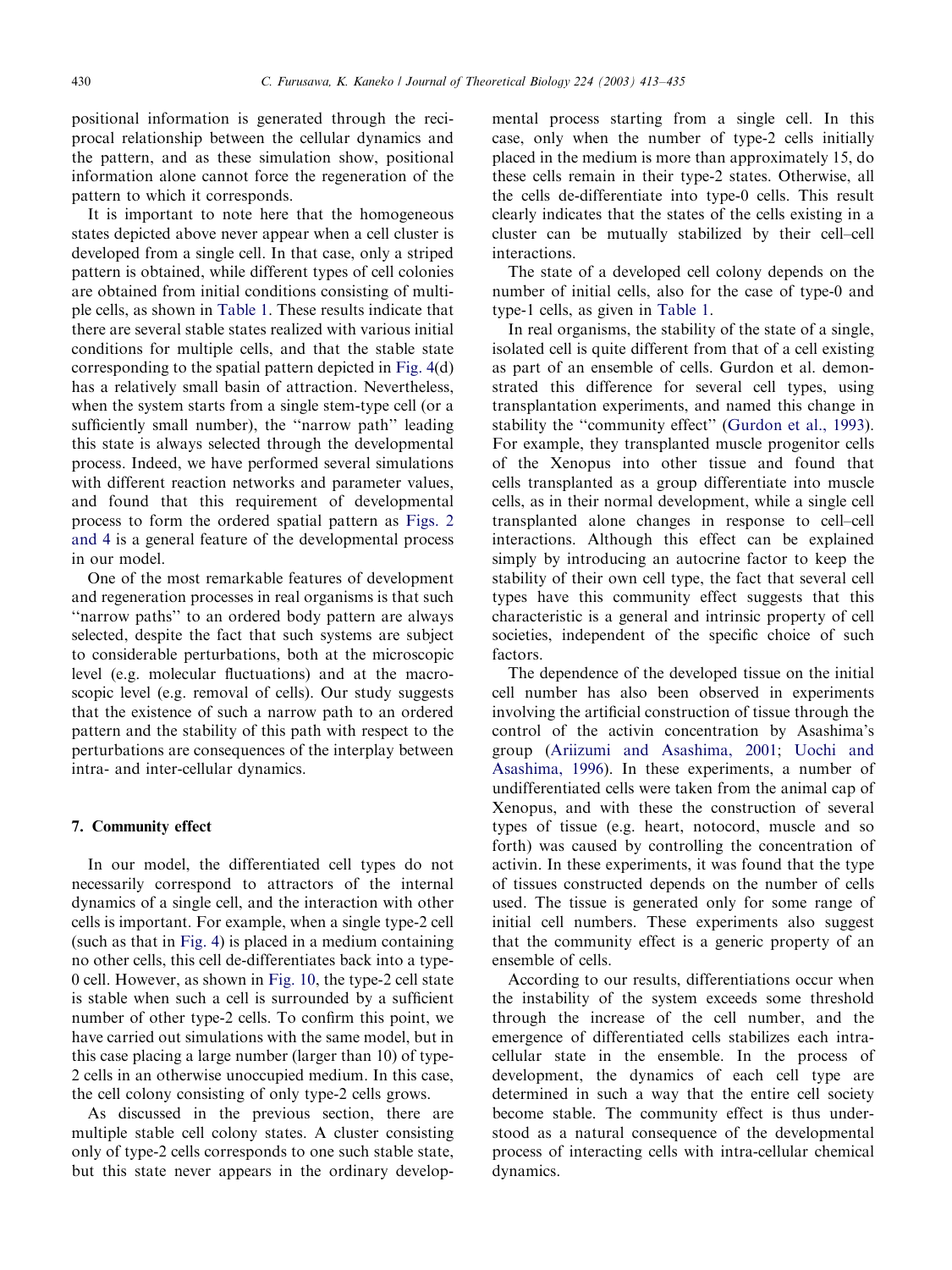<span id="page-18-0"></span>

Fig. 10. The community effect in the case of a striped pattern. From an ensemble of cells exhibiting a striped pattern, (b) a group of type-2 cells and (d) a single type-2 cell were transplanted into a new, otherwise unoccupied medium, and they developed under the same rules and parameter values with the case depicted in [Fig. 4](#page-10-0). As shown in (c), the type-2 cells transplanted as a group remain type-2 cells, while the type-2 cell transplanted as a single cell transforms into a type-0 cell and then, eventually develops into a striped pattern, as shown in (e).

# 8. Discussion

We now summarize the results of our simulations, and discuss their relevance to biological morphogenesis.

First, in our model, cells possessing internal nonlinear reaction dynamics differentiate into several distinct cell types when the cell number exceeds a threshold value. The transition from one cell type to another is regulated by the position of the cell in question. This regulation leads to an ordered spatial pattern consisting of differentiated cells, as shown in [Figs. 2 and 4](#page-7-0). An important point here is that the positional information that controls the fate of a cell is not imposed from the outside of the system but, rather, emerges and is maintained through cell–cell interactions communicated through the exchange of diffusive chemicals. Each cell ''reads'' information from the external field and reacts to this information by modulating its intra-cellular dynamics in accordance with it. This modulation controls the rates of differentiation into various cell types, while such cell differentiations, in turn, alter the state of the environment. With this reciprocal relationship between intra- and inter-cellular dynamics, the gradients of chemicals in the medium act as positional information controlling the fate of each cell. Here, three interdependent processes maintaining the ordered spatial pattern of cells, the generation of positional information, its interpretation, and differentiation in accordance with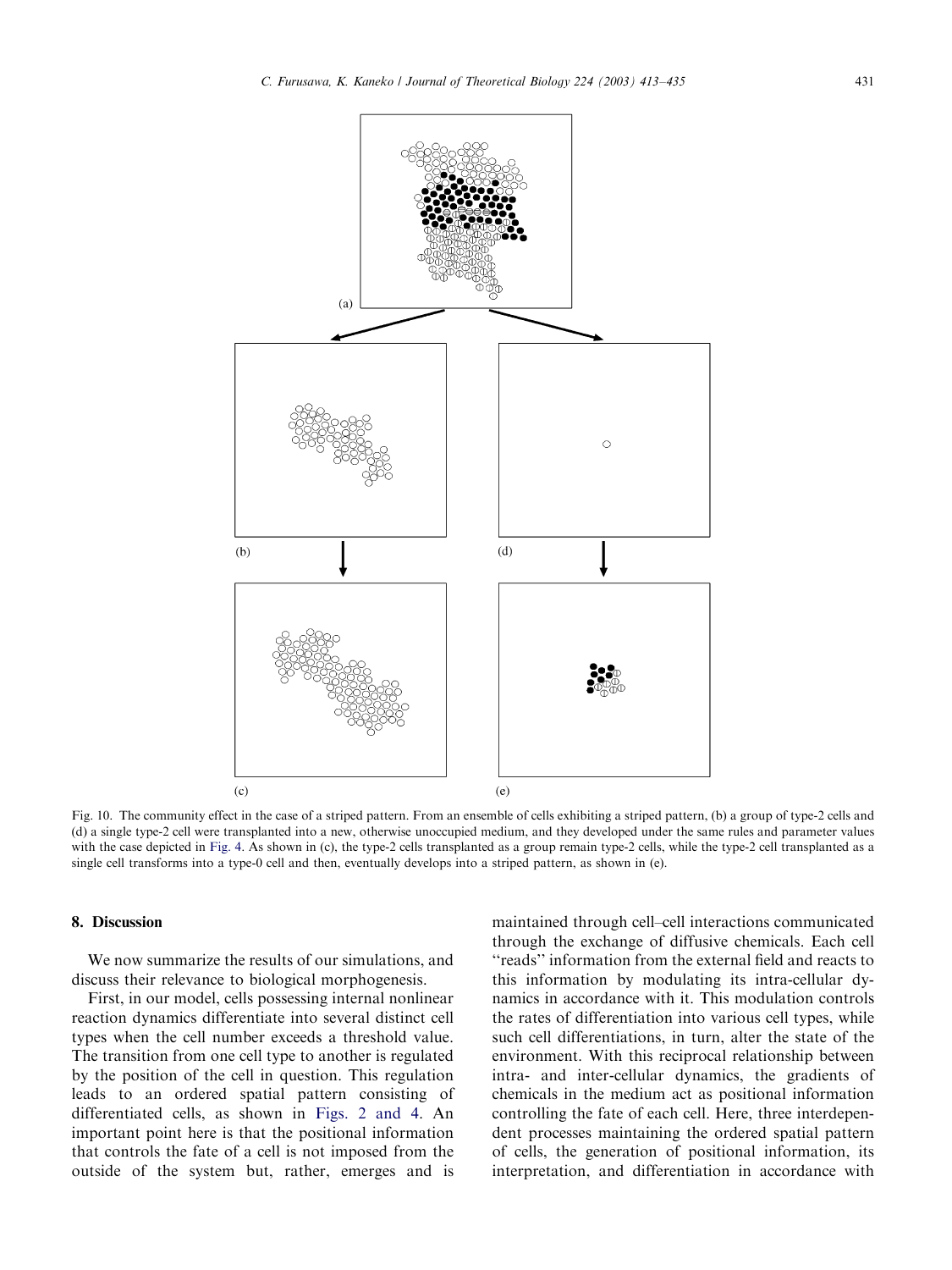this interpretation, are tightly incorporated. Note that in the pattern formation process of Turing's model, such a reciprocal relationship of intra- and inter-cellular dynamics is not clearly discernible, because the internal state of the cells and the environmental state are not well separated.

The reciprocal relationship of intra- and inter-cellular dynamics is responsible for the robustness of the developmental process. In this process, differentiations occur when the homogeneous state of the cell ensemble becomes unstable through the increase of the cell number, while the emergence of differentiated cell types stabilizes the system. Then, when a large perturbation, such as the removal of cells, is applied, the entire system becomes unstable, and as a result, differentiations lead the system back toward the original stable state. In other words, ordered cell patterns generated as a result of this developmental process correspond to a fixed, selfconsistent relationship between the intra- and intercellular dynamics, which is stable with respect to perturbations up to a certain degree. Indeed, the potential for ''regeneration'' of a spatial pattern, as described by [Fig. 6](#page-12-0), is a general feature of this system, which appears without any finely-tuned mechanisms. As discussed in the Introduction, even when the chemical gradient emerging through normal development is severely disturbed experimentally, the original gradient is regenerated, to recover normal development. We think that this regeneration is a manifestation of the dynamic reorganization of positional information demonstrated in this paper.

The developmental process of our model is robust with respect to microscopic perturbations, such as molecular fluctuations, which are inevitable when the number of chemical species is small. In the study reported in [Furusawa and Kaneko \(2001\),](#page-21-0) to investigate the robustness with respect to such microscopic perturbations, we introduced noise in simulations of this developmental process<sup>7</sup> to represent molecular fluctuations, described by a Langevin equation. In that study, it was found that the developmental process is stable as long as the amplitude of this noise is not too large. This is also true in the system studied presently, displaying spatial patterns. Now even if the number of signal molecules is not very large, the robust pattern formation is possible, and the problem raised in the introduction is resolved. As a rough estimate, the minimal number of signal molecules per cell, necessary for robust development, is around 100–1000. This explains why the developmental process is robust with a quite small number of signal molecules.

An illuminating demonstration of developmental stability has recently been given in a sequence of experimental investigations of tissue construction by Asashima's group([Ariizumi and Asashima, 2001](#page-21-0); [Uochi](#page-22-0) [and Asashima, 1996\)](#page-22-0). In those experiments, a cell ensemble consisting of undifferentiated cells of Xenopus were put into a solution of activin with a given concentration for some time. These ensembles were allowed to develop and it was found that several different types of tissue were generated, depending on the concentration of activin. The types of tissues that developed include heart, muscle, notocord, and so forth. One of the remarkable findings of their experiments is that, in each case, normal tissue is developed, even though the developmental path leading to the construction of each type of tissue is far from the path of the normal developmental process. This result strongly suggests that normal tissue types correspond to 'attractors' of intra- and inter-cellular dynamics, as also found in our model.

Another important feature of the developmental process in our model is its dependence on history. The reciprocal relationship described above generally has multiple stable states, although a specific type of cell society always appears in the developmental process from a single stem cell. Such a dependence on history also exists in real developmental processes, in which the emergence of an ordered cell society of an adult body requires a developmental process that begins from a single or a small number of puripotent cells, while a simple aggregate of differentiated cells never develops into a well-organized adult body. How is the narrow path from a small number of undifferentiated cells to an ordered society of differentiated cells with a certain order is chosen even under microscopic and macroscopic fluctuations? Elucidating the selection mechanism is one of the most important problems in developmental biology. Our results suggest that a spatially ordered cell society is a stable state of a cellular system governed by a reciprocal relationship between intra- and inter-cellular dynamics, and the successive change of this stable state as the number of cells increases is responsible for selecting the narrow path of 'correct' development. Note that without incorporating a mechanism allowing for the change of the number of cells, as is the case in the standard Turing model, such robustness in selecting a developmental path cannot be discussed.

The dependence on history that we found shows that there are several stable states of a cell colony in our model. For example, using the same reaction matrix and parameter values as in the case depicted in [Fig. 4,](#page-10-0) we observed at least five stable cell colonies: (i) a striped pattern in most cases consisting of three types of cells; (ii) a ring pattern consisting of two type of cells; (iii), (iv)

 $7$ In the simulations of [Furusawa and Kaneko \(2001\),](#page-21-0) there was no spatial dependence of the environmental chemical concentrations. However, except for the spatial dependence of the regulation of differentiations, the cellular diversification process observed in those simulations is essentially the same as that observed in the system studied in this paper.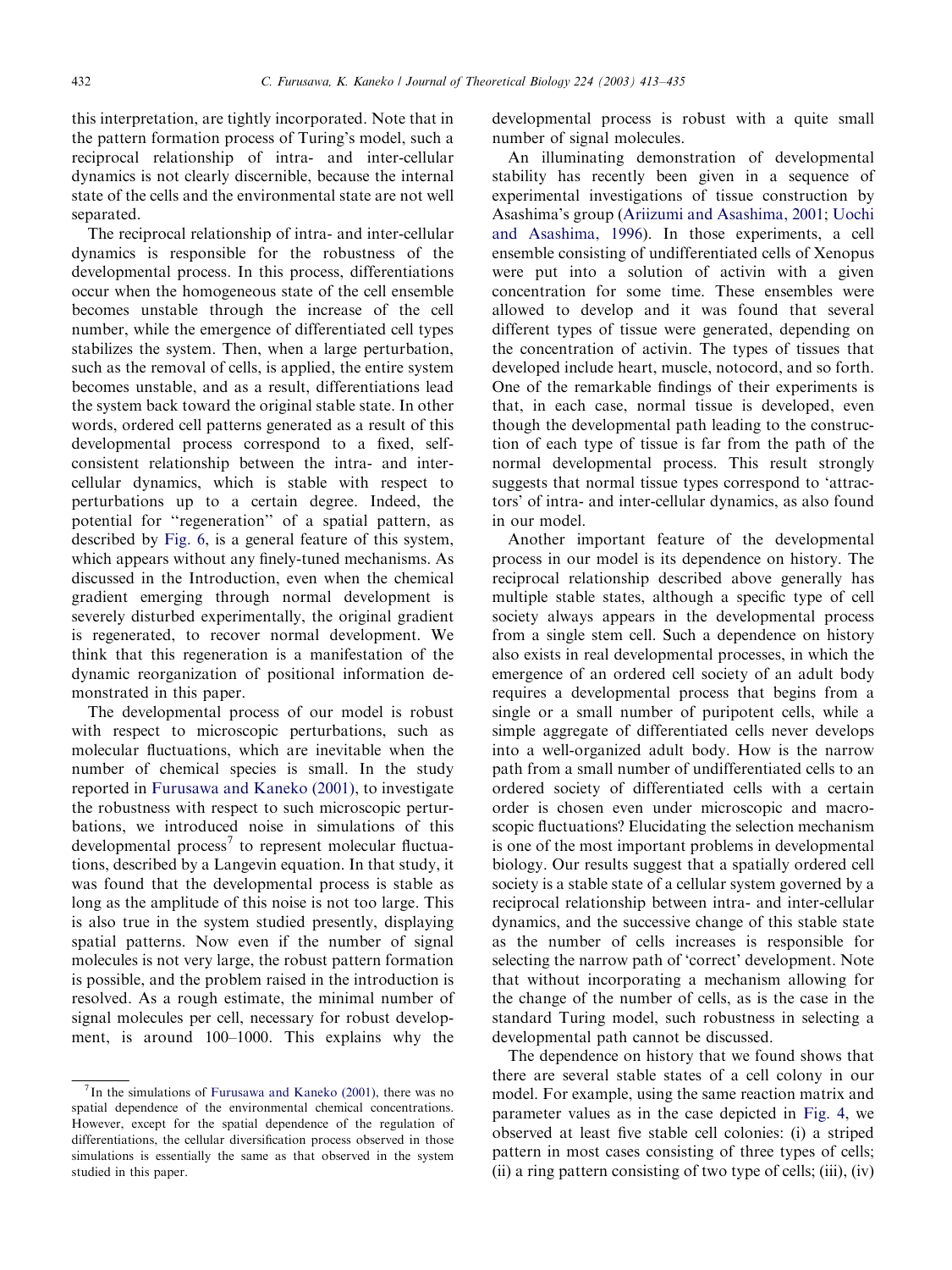colonies consisting of homogeneous cell types (two cases with different types); (v) disordered patterns with two types of cells. In other words, different types of 'tissue' can be generated from the same reaction dynamics. In the 'normal' developmental process starting from a single cell, the striped pattern (i) is generated, while from initial conditions with multiple cells, the other patterns  $(ii)$ – $(v)$  can be generated. Thus differentiation of tissues from a different initial cell ensemble is also a general consequence of our theory.

In the present context, it is interesting to reconsider the experiments by Asashima's group. In those experiments, the formation of different types of tissue was brought about by only changing the concentration of activin in the medium. In other words, in the biological system studied there, different stable states of cell aggregates exist, as in our model. Also, in those experiments, the type of tissue generated was found to depend on the number of cells prepared initially. This number dependence corresponds to what we have shown in our model as the community effect. In the experiments, the path leading to the generation of each type of tissue was selected in accordance with the concentration of activin in the medium. In the future, it is important to study the selection of the developmental path and its dependence on external conditions, both theoretically and experimentally.

To confirm the universality of the mechanism identified here as that governing pattern formation with differentiated cells, we have carried out numerical experiments using several different sets of parameter values and choosing thousands of different reaction networks. As a result, we have found that the cellular diversification process leading toward a spatial pattern that we have discussed in this paper is observed for some fraction of randomly chosen reaction networks. Essentially the same results are obtained as long as the magnitudes of the internal reaction term and the cell– cell interaction term are of comparable size, and the intra-cellular reaction dynamics exhibit oscillations that in some case can be chaotic. The results are found to be independent of other details of the model. For example, the essence of developmental processes is unchanged if we change the catalysation degree  $\alpha$  to 1 or 3. With the parameter values used in the example considered in [Figs.](#page-7-0) [2,](#page-7-0) approximately 30% of randomly chosen reaction networks result in oscillatory behavior, while others converge to fixed points. Then, approximately 20% of the system with these oscillatory dynamics are destabilized through cell division, resulting differentiations into distinct cell types. Among the systems with the spontaneous diversification, more than half of them exhibit non-trivial spatial patterns of differentiated cells, as in the examples depicted in [Figs. 2 and 4.](#page-7-0) The majority of these non-trivial spatial pattern is a ring pattern as [Fig. 2](#page-7-0), since gradients of chemical concentrations along the radial direction in a cell cluster generally appear as a result of absorption/release by cells and diffusion of nutrients. The results show that the emergence of non-trivial spatial pattern is not a special case of our results, but is a general property as long as the spontaneous differentiation by cell–cell interactions occurs.

One might ask why we chose to consider reaction networks of the kind we used, even though only a small fraction of randomly chosen reaction networks lead to complex oscillatory dynamics, which are necessary to realize pattern formation. To address this question, we have studied the growth speed of an ensemble of cells to determine what kind of reaction networks can possibly appear through evolution using a model with cells possessing internal dynamics described by Eq. (1) in a one-dimensional medium. As is shown in [Furusawa and](#page-21-0) [Kaneko \(2000\)](#page-21-0), if in such a system the internal dynamics can realize chaotic state and if the cell ensemble contains a variety of cell types differentiated from stem-type cells, the cell society can maintain a larger growth speed as an ensemble by realizing a cooperative use of resources than if the colony consists of only a single type of cells, because in the latter case cells strongly compete with each other for the same resources. This difference in growth speed of a colony is also observed in the present simulations using two-dimensional medium. These results suggest that the emergence of a cell society with complex cellular dynamics and a diversity of cell types generated through differentiation of stem-type cells is a necessary course of evolution, because separate aggregates of cells must compete for finite resources necessary for growth and reproduction, and a colony with higher growth speed must be selected. Hence, the use of reaction networks leading to complex oscillatory dynamics for a general model for morphogenesis is supported by considerations from the evolutionary viewpoint. In this sense, our results provide a novel standpoint to understand the emergence of multicellularity in evolution, as discussed in [Furusawa and](#page-21-0) [Kaneko \(2000, 2002\).](#page-21-0)

It is commonly believed that pattern formation in the development of biological systems is maintained by two functions of cells, generation of positional information and interpretation of this information to change the cell state, and that in this process there is a succession of switches of gene expression that are precisely controlled and finely tuned. Our dynamical system model of cells is not necessarily inconsistent with such a genetic switching process, since the reaction network we adopted in the model can include those associated with genetic expressions. However, the essential point of our results is that the above stated two functions acting in pattern formation cannot be separated in the cellular dynamics of our model, and they emerge as a natural consequence of interacting cells with intra-cellular reaction dynamics,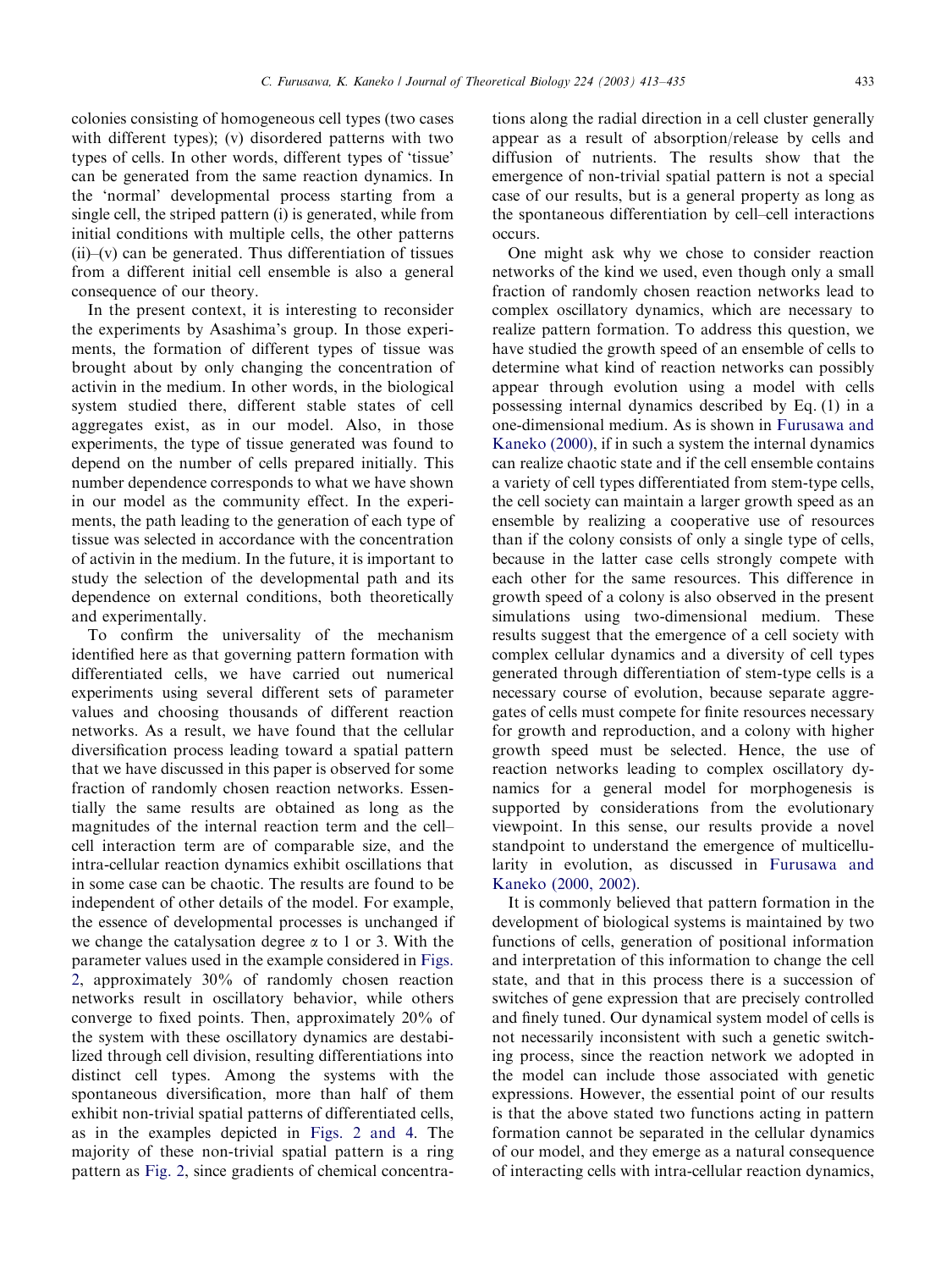<span id="page-21-0"></span>without the institution of any finely tuned mechanisms. The mechanism at work in our model, consisting of the interplay between intra- and inter-cellular dynamics provides a novel standpoint to understand the robustness of spatial patterns of cells and tissue differentiation. As emphasized throughout the paper, we believe that the robust and spontaneous pattern formation of interacting cells with intra-cellular dynamics provides a fundamental mechanism for morphogenesis of multicellular organisms.

One may still wonder if the differentiation and pattern formation in our theory are relevant to biological function, since any specific functional role of each chemical process is not prescribed in our model. Still, each cell type has a specific chemical composition different from the other type, and this specialized chemical composition, diffusing out from the cell, works as a boundary condition for the other cells, and stabilizes the chemical state of the other cell-type. Organized pattern and specialized chemical composition of each cell-type is used by transport of chemicals necessary for other cells, so that a cell colony can keep growing. This mutual cooperation of cells with different cell types provide one of the most primitive form of functional integration. From this point of view, isologous diversification may contribute to the development of biological function.

To fully answer the questions of how and to what extent contemporary organisms utilize isologous diversification, however, evolutionary processes together with present-day mechanisms of cell differentiation have to be further studied (see Kaneko and Yomo, 1999, for this direction). The following comments about the evolution of development are relevant to this question. In comparison with developmental process presented in the paper, modern developmental processes are much more sophisticated and hierarchically organized, which is under the control of ''program-like'' routine of gene expression. Still, for evolution to sophisticated processes, at least primitive processes are necessary. Otherwise, evolutionary potential does not exist. Here, we have shown the basis for the evolution, by showing generality of cell differentiation and morphogenesis.

In order to bridge the gap between modern developmental processes and our diversification process, it is important to study how the morphogenesis by the present dynamical processes is embedded into ''program-like'' behavior as a routine of gene expressions, through evolution [\(Newman, 2002\)](#page-22-0). With such ''program'', a complicated and hierarchical organization of developmental process is made possible.

Furthermore, it is also important to study how an initial state of fertilized egg is chosen so that the life cycle of an organism continues recursively. Such study may provide a novel insight about the difference between development starting from finely tuned initial condition (e.g. Drosophila egg with pre-existing asymmetry) and that starting from relatively loosely determined initial condition as in mammalian development. Since the choice of initial conditions among a large number of chemicals is discussed in connection with growth of organisms in our model, it will provide an appropriate framework to study the evolution of morphogenesis, in future.

### Acknowledgements

The authors are grateful to T. Yomo for stimulating discussions. The work is supported by Grant-in-Aids for Scientific Research from the Ministry of Education, Science and Culture of Japan (11CE2006; Komaba Complex Systems Life Project).

#### References

- Alberts, B., Johnson, A., Lewis, J., Raff, M., Roberts, K., Walter, P., 2002. The Molecular Biology of the Cell. Garland, New York.
- Ariizumi, T., Asashima, M., 2001. In vitro induction systems for analyses of amphibian organogenesis and body patterning. Int. J. Dev. Biol. 45, 273–279.
- Crampin, E.J., Gaffney, E.A., Maini, P.K., 1999. Reaction and diffution on growing domains: scenarios for robust pattern formation. Bull. Math. Biol. 61, 1093–1120.
- Driever, W., Nüsselein-Volhard, C., 1988. A gradient of bicoid protein in Drosophila embryos. Cell 54, 83–93.
- Furusawa, C., Kaneko, K., 1998. Emergence of rules in cell society: differentiation, hierarchy, and stability. Bull. Math. Biol. 60, 659–687.
- Furusawa, C., Kaneko, K., 2000. Origin of complexity in multicellular organisms. Phys. Rev. Lett. 84, 6130–6133.
- Furusawa, C., Kaneko, K., 2001. Theory of robustness of irreversible differentiation in a stem cell system: chaos hypothesis. J. Theor. Biol. 209, 395–416.
- Furusawa, C., Kaneko, K., 2002. Origin of multicellular organisms as an inevitable consequence of dynamical systems. Anatomical Rec. 268, 327–342.
- Goodwin, B., 1963. Temporal Organization in Cells. Academic Press, London.
- Gurdon, J.B., Lemaire, P., Kato, K., 1993. Community effects and related phenomena in development. Cell 75, 831–834.
- Hess, B., Boiteux, A., 1971. Oscillatory phenomena in biochemistry. Ann. Rev. Biochem. 40, 237–258.
- Hogeweg, P., 2000. Evolving mechanisms of morphogenesis: on the interplay between differential adhesion and cell differentiation. J. Theor. Biol. 203, 317–333.
- Houchmandzadeh, B., Wieschaus, E., Leibler, S., 2002. Establishment of developmental precision and proportions in the early Drosophila embryo. Nature 415, 798–802.
- Kaneko, K., Yomo, T., 1994. Cell division, differentiation, and dynamic clustering. Physica D 75, 89–102.
- Kaneko, K., Yomo, T., 1997. Isologous diversification: a theory of cell differentiation. Bull. Math. Biol. 59, 139–196.
- Kaneko, K., Yomo, T., 1999. Isologous diversification for robust development of cell society. J. Theor. Biol. 199, 243–256.
- Kauffman, S.A., 1969. Metabolic stability and epigenesis in randomly constructed genetic nets. J. Theor. Biol. 22, 437–467.